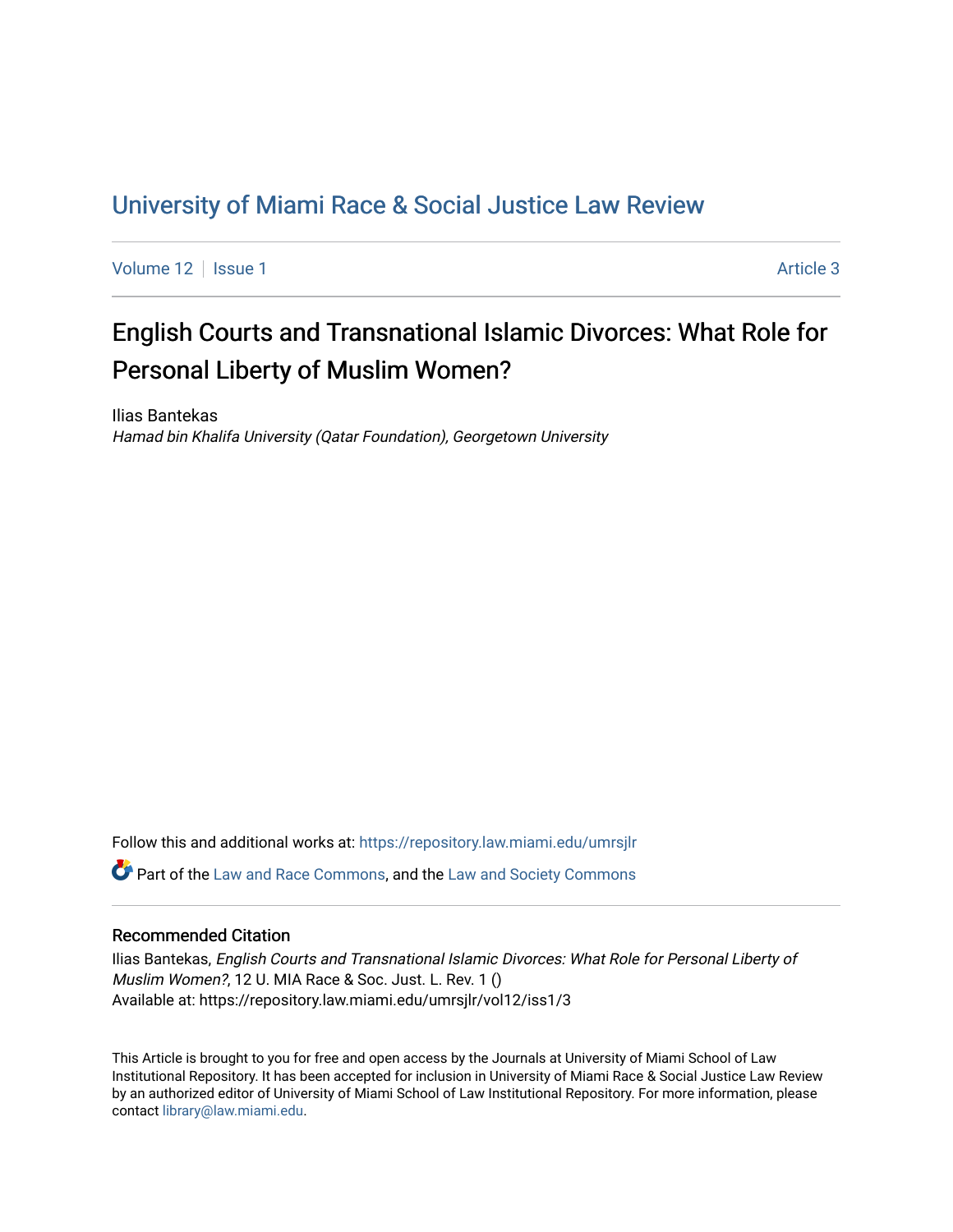## English Courts and Transnational Islamic Divorces: What Role for Personal Liberty of Muslim Women?

Ilias Bantekas \*

*English courts consider the validity of a talaq obtained abroad on the basis of the lex matrimonii, without examining whether the circumstance of the divorce, both factual and legal, offend English public policy. An anthropological inquiry into talaq obtained in most Muslim nations reveals that androcentric culture – as opposed to religious prescription as such – largely distorts the Quranic vision of this institution. This author suggests that English courts and the scholarly/religious community should entertain the notion of the contractual nature of nikah (marriage) in order to assess the consequences of the talaq. If a nikah is entered into without the wife's unequivocal consent or under duress from family members then, as a contract, it may be declared voidable by the courts; the wife, however, would retain the right to seek redress from such a voidable contract. Moreover, besides comity and reciprocity, there is no other legal impediment as to why English courts cannot employ the Human Rights Act to counter foreign talaq obtained in violation of the wife's fundamental human rights. This is particularly so where the wife repudiates the application of her personal law in favour of English family law, provided that this is done in a manner that does not expose her to accusations of apostasy.*

Professor of Law, Hamad bin Khalifa University (Qatar Foundation), College of Law and Adjunct Professor, Georgetown University, Edmund A Walsh School of Foreign Service.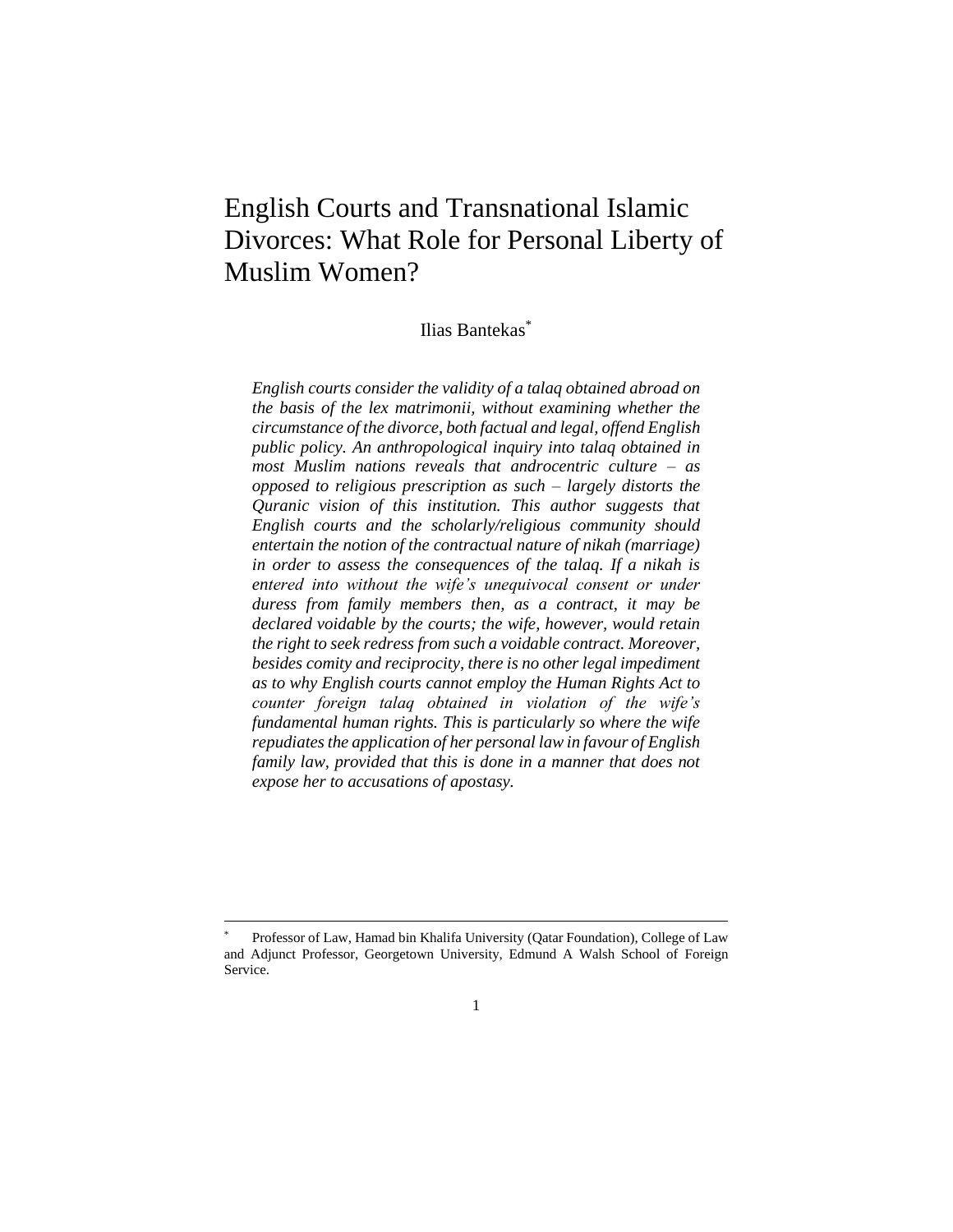#### 2 *UNIVERSITY OF MIAMI RACE & SOCIAL JUSTICE LAW REVIEW* [Vol. 1:12

### TABLE OF CONTENTS

| II. THE STATUTORY STANCE TO THE RECOGNITION OF FOREIGN   |  |
|----------------------------------------------------------|--|
|                                                          |  |
| III. THE UTTERANCE OF THE TALAQ: THE PERSPECTIVE OF THE  |  |
|                                                          |  |
| IV. JUDICIAL ATTITUDES TO CLAIMS OF MATRIMONIAL CULTURAL |  |
|                                                          |  |
|                                                          |  |
| VI. SOME SENSIBLE CONCLUSIONS ON THE BASIS OF HUMAN      |  |
|                                                          |  |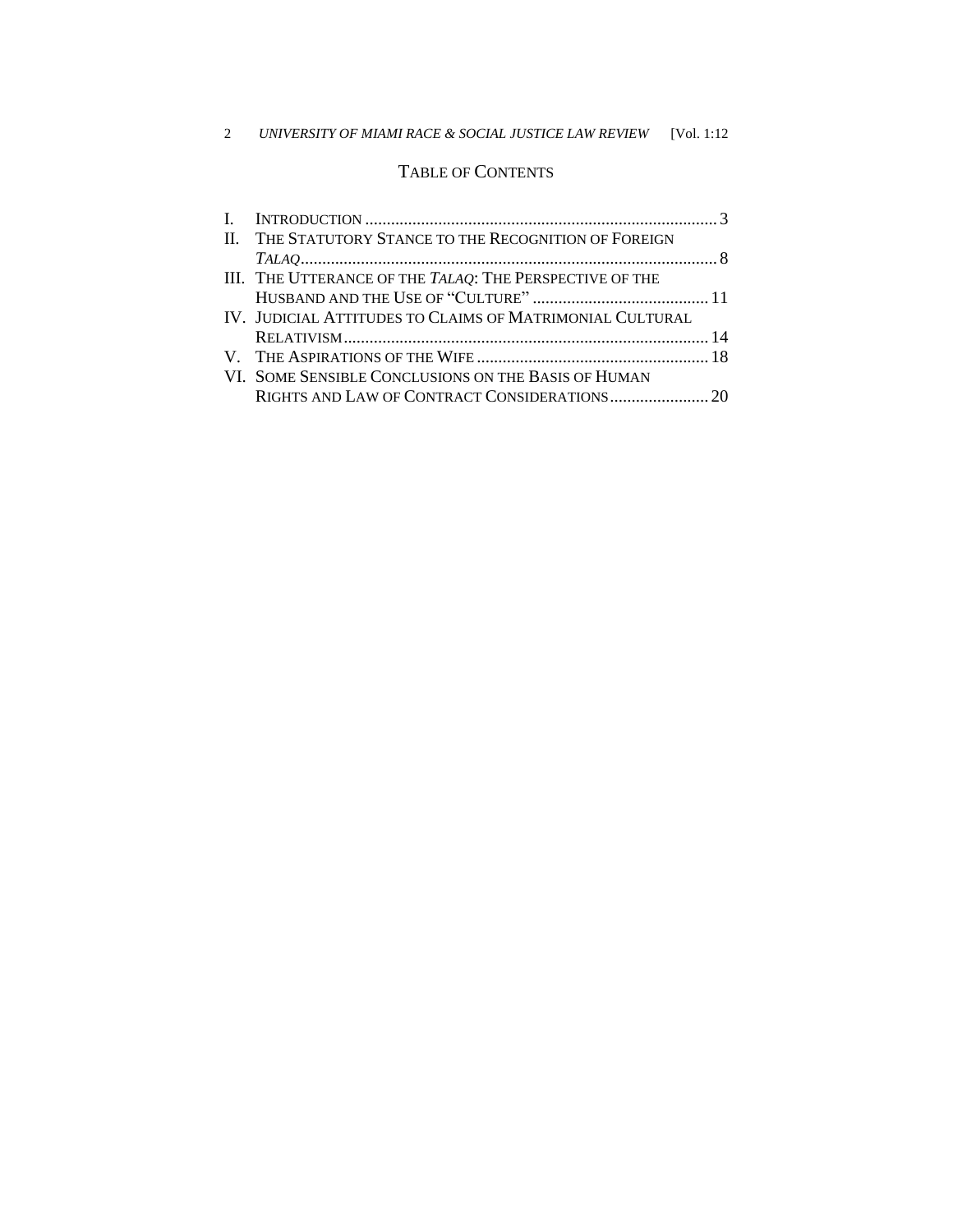#### I. INTRODUCTION

English courts have traditionally had a hard time with Islamic law and Islamic traditions. Up until the early 1980s, their approach was characterised by a degree of suspicion and public policy<sup>1</sup> was often used to annul or prevent Islamic family law institutions or court rulings from being applied within the English legal system.<sup>2</sup> It is to be noted, however, that this was at a time when the notion of transnational family law, even within the European Union (EU), was not apparent. Moreover, the use of public policy was not meant to be used as a human rights defense to protect 'victims', but rather as a way of showing that the institution under attack was not acceptable in the English legal order. Nevertheless, the proliferation of transnational divorce disputes before English courts changed these antiquated attitudes. The legal profession had much to gain from this development and it is no wonder that London soon became the divorce capital of Europe. As a result, judicial attitudes towards *talaq* and other Islamic family law institutions altered rapidly. Since the 1990s, English courts were more than happy to accept jurisdiction over *talaq* disputes,<sup>3</sup> but more importantly, not only did they stop referring to public policy, they failed to identify blatant abuses of *talaq* to the detriment of women.<sup>4</sup> English courts thus investigated whether the *talaq* process applied by the male applicants was consistent with the law and practice of their personal law<sup>5</sup>—which in many cases was based simply on the pronouncement of the particular court issuing the *talaq*—without investigating whether the effects of the *talaq* were abusive and stripped

<sup>1</sup> *See* M. L. Novicoff, *Blocking and Clawing Back in the Name of Public Policy: The United Kingdom's Protection of Private Economic Interests against Adverse Foreign Adjudications*, 7 NW J INT'L L & BUS 12, 15 (1985).

<sup>2</sup> *See* Law Commission for England and Wales, *Family Law*. *Report on Polygamous Marriages* (Law Com No 42, 1972) (Polygamy is illustrative of this approach, where English courts were unsure how to handle a practice lawful under the subjects' personal law, but abhorrent under English law); *see also* Law Commission, *Private International Law: Polygamous Marriages—Capacity to Contract a Polygamous Marriage and Related Issues* (Law Com No 146, 1985); Prakash Shah, *Attitudes to Polygamy in English Law*, 52 ICLQ 369 (2003).

<sup>3</sup> *See* Sekhri v. Ray [2014] EWCA Civ 119 (holding a husband and wife were both legally domiciled in England, despite the fact that the couple had married in India and lived in Singapore since they married).

<sup>4</sup> *See* SECRETARY OF STATE FOR THE HOME DEP'T, THE INDEPENDENT REVIEW INTO THE APPLICATION OF SHARIA LAW IN ENGLAND AND WALES, 2018, Cm. 9560, at 6 (UK) (In England, for example, a *nikah* marriage, while valid under Islamic law is not recognized, or indeed registered); *see also* CATHERINE FAIRBAIRN, ISLAMIC MARRIAGE AND DIVORCE IN ENGLAND AND WALES, 2020, HC 08747, at 3 (UK) (In the event of the relationship collapsing, the wife has no claims to property or support).

<sup>5</sup> *See generally* JAMAL J. NASIR, THE ISLAMIC LAW OF PERSONAL STATUS (3d ed. 2009).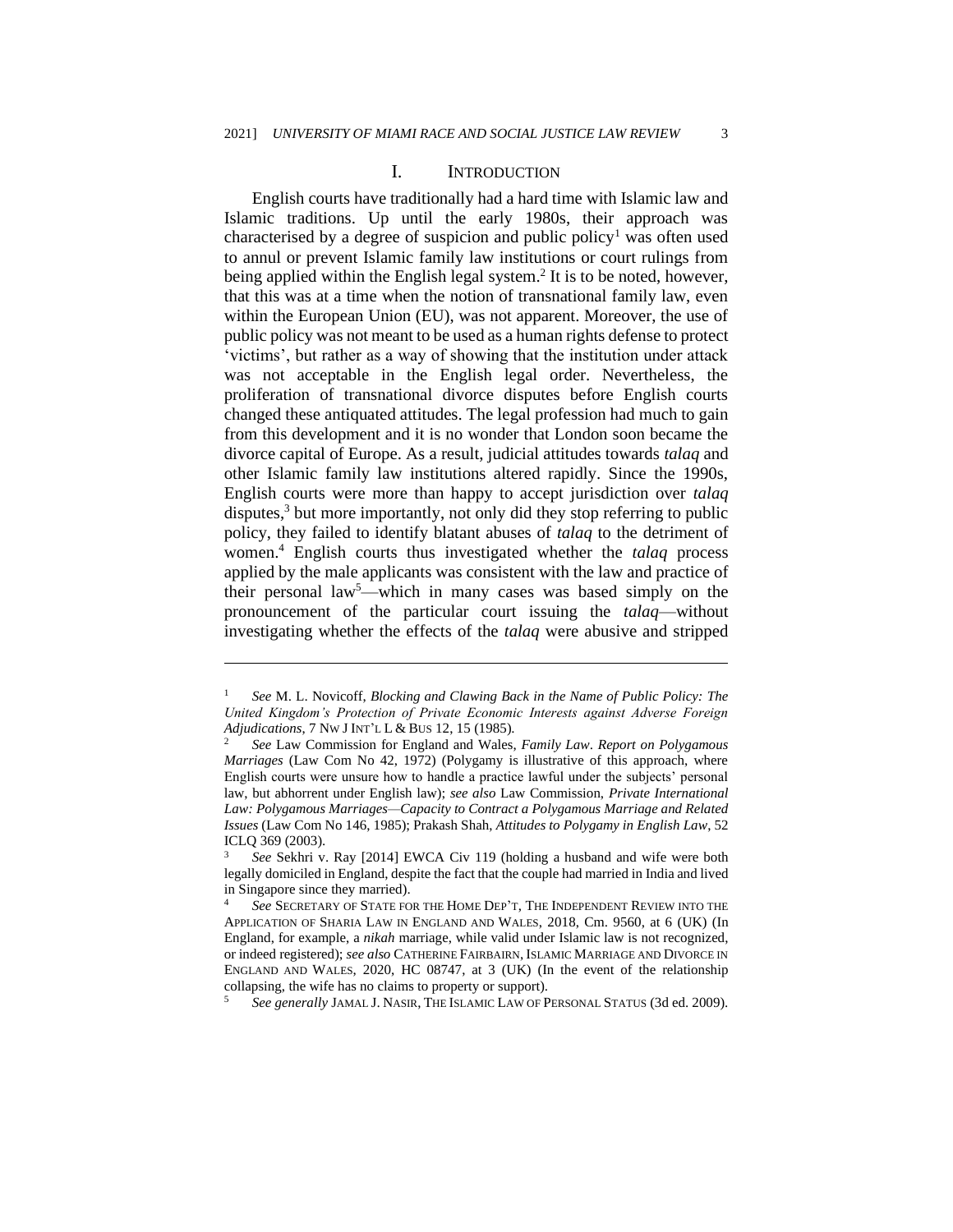the woman of most of her rights.<sup>6</sup> In other words, the courts gave no credence to the fact that the same set of circumstances would have been unacceptable under English law.<sup>7</sup> This stance is even more surprising because it took no consideration of the long-standing practice of the European Court of Human Rights (ECtHR) on the right to family life. <sup>8</sup>

The kind of abuse that this article intends to shed light on concerns the ability of Muslims—chiefly females—to forego their so-called personal law, namely Islamic law, in the event of a family dispute before a secular court.<sup>9</sup> While this may not be possible in a Muslim state, this is not the case in secular states. One's (Muslim) personal law is not an immutable status; rather, it is a form of self-identification and personal selfdetermination that both the subject, as well as the courts, can bypass if said personal law causes unnecessary harm to the subject without its free and informed consent. This means that a Muslim should be able to bypass Islamic family and inheritance laws and institutions in favor of the forum's secular laws, without, however, being deemed to have foregone their Islamic faith. English courts can protect such a person from being branded an apostate by emphasizing that the Islamic institution in question was abusive, and hence, ordinary English law was applicable in the case at hand. However, the ability to forego one's Islamic personal law was a taboo topic not only in respect of English courts, but also of all European courts, out of fear of offending Muslim sensibilities. All this, hopefully changed through the ECtHR's judgment in *Molla Sali v. Greece*. There, the applicant, a member of Greece's Muslim minority of Western Thrace,

This is not to argue that English courts overlook abuses, but to highlight that there is a long line of precedent where remedial measures were taken in the face of injustice. *See e.g.* the doctrine of presumption of marriage where a *nikah*-only marriage was not registered in Piers v. Piers [1849] 2 HL Cas. 331, 9 ER 111; Hayatleh v. Mofdy [2017] EWCA Civ 70; Serife Yigit v. Turkey [2011] 53 EHRR 25 (the Grand Chamber of the ECTHR held that the absence of registration of a *nikah* marriage in Turkey was irrelevant for the right to family life under Art. 8 ECHR).

<sup>7</sup> Certain institutions that would be discriminatory under English law are generally acceptable because of long-standing tradition under Islamic law, which are not amenable to the abusive dictates of particular *qadis* or courts. By way of illustration, in Sunni law, the father is the guardian of the minor's property, failing which this role is assumed by the paternal grandfather, while the mother possesses no such right). *See* Imambandi v. Mutsaddi, (1918) L.R. 45 I.A. 73 (India)

<sup>8</sup> *See* Ridwanul Hoque & Morshed M. Khan, *Jud. Activism and Islamic Fam. L.: A Socio-Legal Evaluation of Recent Trends in Bangl.*, 14 ISLAMIC L. AND SOC'Y 204 (2007) [India] (The questioning of Islamic family law has occurred before progressive courts of Muslim nations, particularly when felt to be in the interests of children).

<sup>9</sup> *See* Rajnaara C. Akhtar, *Unregistered Muslim Marriages in the UK: Examining Normative Influences Shaping Choice of Legal Protection*, PERSONAL AUTONOMY IN PLURAL SOCIETIES: A PRINCIPLE AND ITS PARADOXES 140 (Marie-Claire Foblets, et al. eds., 2019).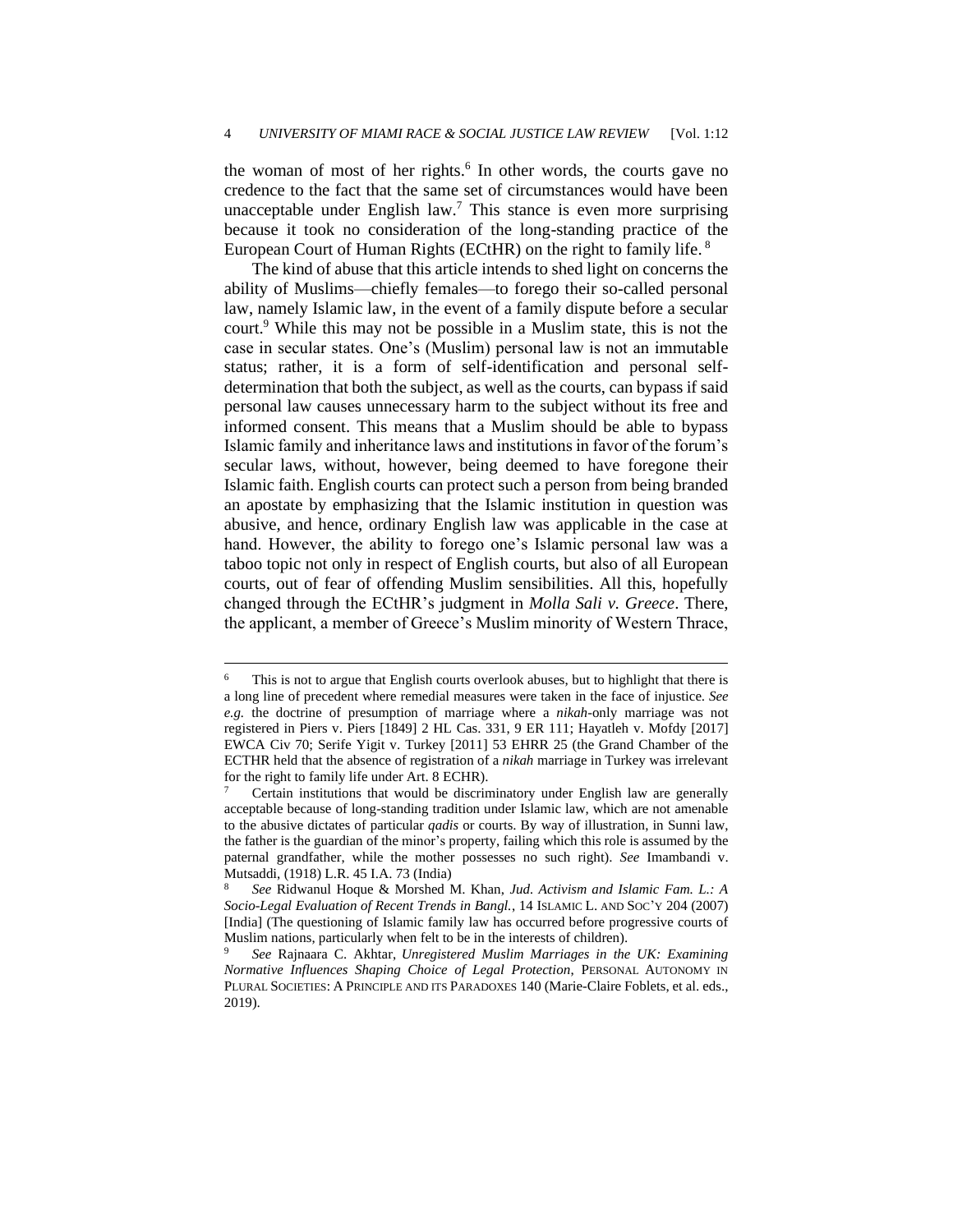had concluded a will before a civil notary just before the death of her husband.<sup>10</sup> The will excluded the deceased's two sisters, who claimed that recourse to a civil notary was contrary to the personal (Islamic) law minority members under the 1923 Treaty of Lausanne.<sup>11</sup> The ECtHR emphasized that denying members of a religious community to exit the minority's legal constrains and resort to regular law has a discriminatory impact and further violates the right to self-identification.<sup>12</sup>The Court relied on international law to make the point that the protection offered by minority law did not have the effect of subjecting group members to a particular cultural or legal regime without their consent.<sup>13</sup> The purpose of this article is to demonstrate how existing English judicial practice has been inconsistent with *Molla Sali*, and in fact, has not only offended Muslim women in many cases, but did nothing to remove the abusive elements of *talaq* and harmonize it under English family law.<sup>14</sup>

Divorce in Islam takes three forms: (a) *talaq ahsan*, whereby the husband's repudiation of the wife occurs when she is not menstruating and he has not had sexual intercourse with her; (b) *talaq hasan*, which involves a thrice repudiation of the wife in periods consisting of at least three menstrual cycles, and; (c) *talaq bid'a*, which is variation of the second option whereby the thrice repudiation occurs in a single occasion.<sup>15</sup> The third type is generally dismissed by Muslim scholars as not only finding no place in the Quran but also for being in conflict with the spirit of Islamic law.<sup>16</sup> The regulation of *talaq* and its place in Islamic family law is by means of particular verses in the Quran and by a significant body of *hadith*

See MAAIKE VOORHOEVE, FAMILY LAW IN ISLAM: DIVORCE, MARRIAGE AND WOMEN IN THE MUSLIM WORLD (2012).

<sup>10</sup> Molla Sali v. Greece, App. No. 20452/14 (Dec. 19, 2018), http://hudoc.echr.coe.int/eng?i=001-188985.<br> $\frac{11}{11}$  *M* at **I11** 

 $\frac{11}{12}$  *Id.* at 11.

 $\frac{12}{13}$  *Id.* at 157.

 $13$  *Id.* at  $\P$  154-57.

<sup>14</sup> *See* Nasreen Akhter v. Mohammed Shabaz Khan [2018] EWFC (Fam) 54, [2019] 2 WLR 771 (Eng.) (The couple had concluded a nikah-only marriage, which was not registered. When the relationship collapsed the husband argued his spouse was not entitled to any support or part of the family estate because there was a "non-marriage." The London Family Court, and in particular Mr. Justice Williams, looked beyond the formalities and held that the *nikah* marriage was "void" for the purposes of Section 11 of the Matrimonial Causes Act 1973. By not declaring it a non-marriage, the spouse was not excluded from the family estate and her rights to family and private life under Article 8 of the European Convention of Human Rights (ECHR) were fully protected.)

<sup>16</sup> *See generally* Sharaya Bano v. Union of India (2017) 9 SCC 1 (India) (The Indian Supreme Court dismissed *talaq bid'a* as unconstitutional because it violated Articles 13, 14, and 15 of the Indian Constitution); *see also* SALMAN KHRUSHID, TRIPLE TALAQ: EXAMINING FAITH (2018) (ultimately leading to the adoption of the Muslim Women (Protection of Rights on Marriage) Act in 2019).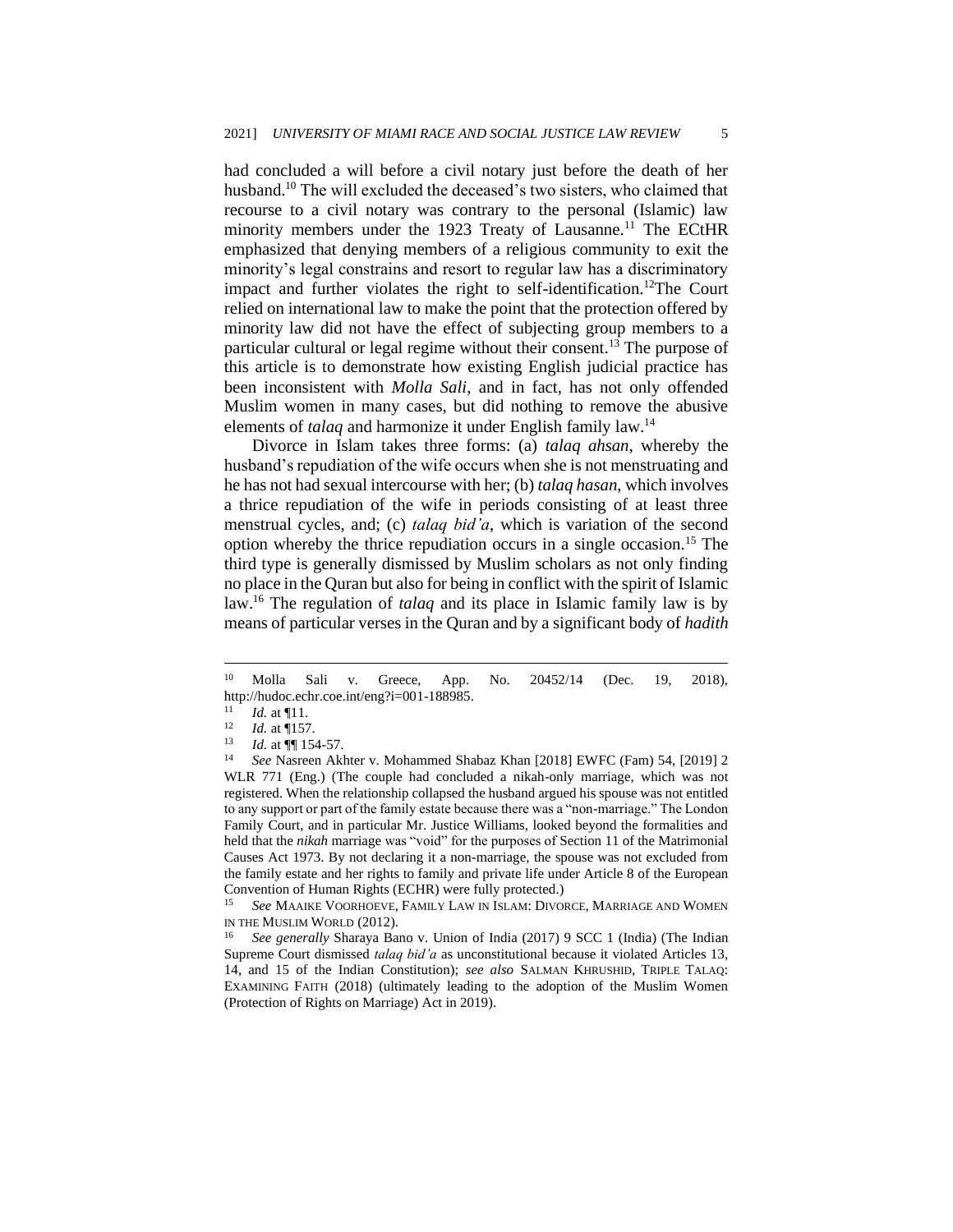(oral tradition). Even so, the requirement of the thrice utterance is not evident from a simple reading of the pertinent verse (sura al-talaq).<sup>17</sup> In theory, two witnesses are also required for the completion of the *talaq*, 18 but it is not clear whether their presence is required for all three utterances in the case of *talaq hasan*. Equally, there is no clear mention in the primary sources, especially in the Quran, as to whether the utterances need to be uttered to the wife or another person, or whether there is a requirement to receive notice of some sort prior to the registration of the divorce. The practice, of course, varies from school to school and from *Sunni* to *Shia*; this is also reflected in the statutory regulation of *talaq* in Muslim jurisdictions.<sup>19</sup> However, the spirit of the Quran is evident; the process is not meant to release the husband by any means and for his sole benefit but to respect and protect the person of the wife unless she has transgressed her marriage obligations. This spirit, as will be demonstrated in subsequent sections, is missing from the theory and practice of contemporary Muslim divorce laws, which have as a result bred a culture of abusive *nikahs* and *talaqs*.

The purpose of this paper is to shed some light on the recognition of foreign *talaq* by English courts. The examination of the pertinent law is undertaken with the aim of establishing and understanding the attitudes of the stakeholders, namely the spouses as well as that of the judges. Therefore, a significant part of this paper involves some degree of anthropological inquiry. This is necessarily subject to the limitation that the author does not have access to his subjects and has not spent time with a community of male and female divorcees in order to study their attitudes at the time of marriage or following their divorce. Nonetheless, from a methodological point of view, it is fortunate that the majority of judgments on *talaq*, maintenance and child custody involving Muslims with a foreign element have involved a thorough examination of the parties' lives and circumstances from the moment of the completion of the *nikah* contract to the pronouncement of the *talaq* and beyond. Hence, we are left with a historiography of the parties' relevant time periods, as well as substantial excerpts from their statements as to their social circumstances in these periods. These are important because they provide a fairly accurate picture of the cultural circumstances of both the *nikah* and the *talaq*, as well as the social status of women and men from a sociological and anthropological perspective. Religion, as will become evident, plays a very small part, if at all, in this analysis, precisely because the real contours shaping the *talaq* are quintessentially cultural. Given that the objective was to provide an

<sup>&</sup>lt;sup>17</sup> *Quran* 65:1.

 $\frac{18}{19}$  *Id.* 65:2.

<sup>19</sup> *See* DAVID PEARL & WERNER MENSKI, MUSLIM FAMILY LAW (3d ed. 1998).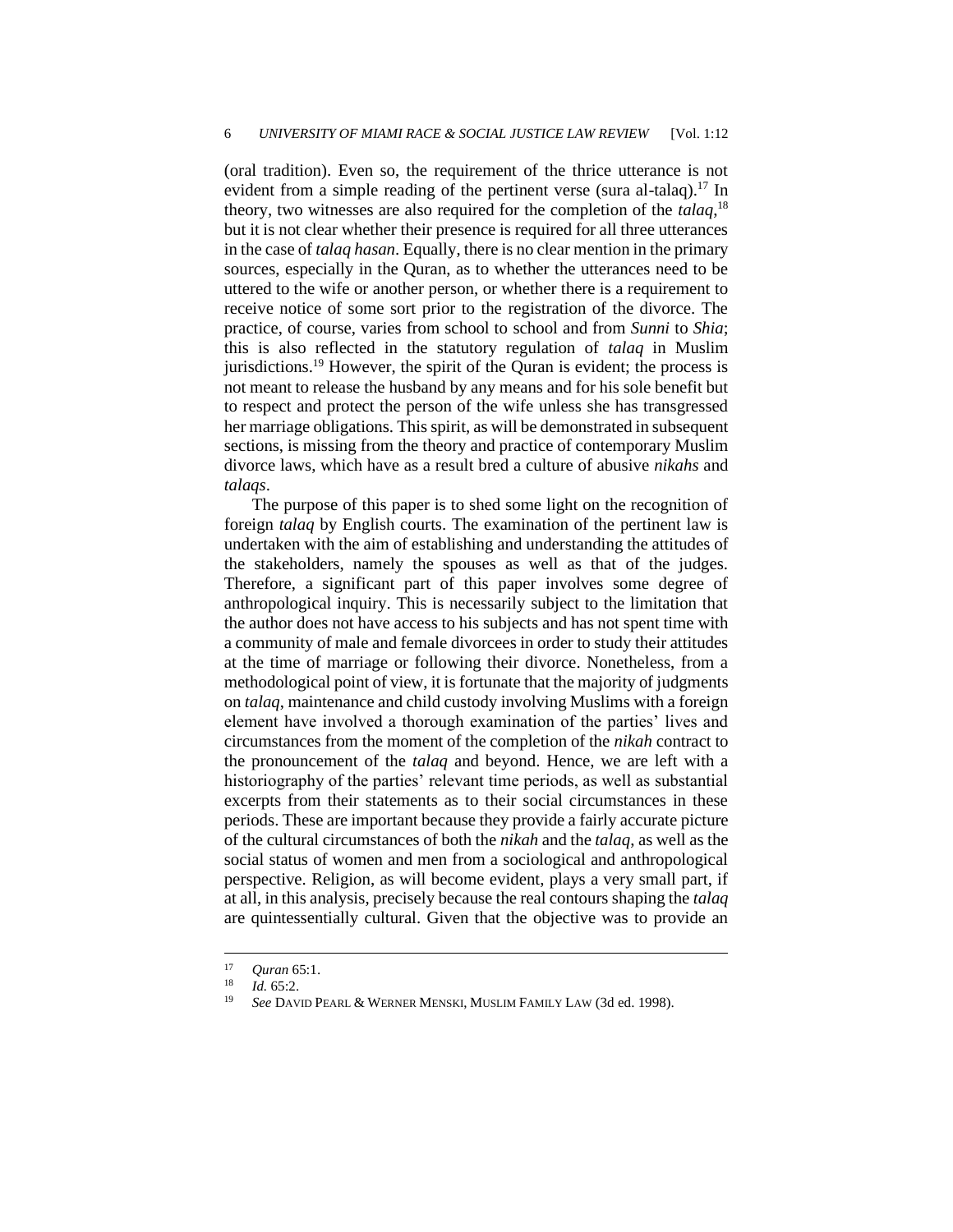overview of relevant practices the author limited himself to a sample of approximately fifteen representative cases. This by no means constitutes exhaustive research, nor do the outcomes provide universal truths,<sup>20</sup> which is in any event part and parcel of reflexive limitations inherent in the study of one human being by another.<sup>21</sup> The sample is largely limited to relatively young Muslim women married abroad and against whom *talaq* was equally pronounced abroad.

The first section of the paper identifies the treatment of foreign *talaq* by English courts, stressing their observance of Islamic law, irrespective if this would otherwise offend the forum's public policy.<sup>22</sup> We then go on to paint the parties' attitudes to the divorce and its surrounding circumstances. The picture that arises is that of a distinct *talaq* culture where men abuse their right to initiate divorce and take full advantage of male-centred laws and practices to effectuate divorce without, in many cases, even telling the wife. The wives, on their part, narrate their exclusion from the *talaq* process and those that played little part in their *nikah* explain the life and expectation of a woman in a traditional androcentric society. What is striking in the latter cases is the transformation of the wives' aspirations and livelihood following arrival and stay in England as compared to their former existence. The conclusion aims to employ the anthropological observations with a view to offering two interrelated suggestions. The first assumes the *nikah* in its original contractual form in Islamic law and presents it as such for the purpose of recognition and enforcement of the *talaq*. In this sense the *talaq* is nothing more than the possibility of repudiating a contract which both parties have accepted on the basis of (an assumed) party autonomy. Although the governing law will be that of the country where the *nikah* was completed, the courts of England and Wales will not be impeded in an assessment of the contract's fairness and should be able to import fundamental notions of justice and contract law to ascertain whether it is void or voidable. Moreover, human rights law (if not also public policy rules) should play a distinct role in the construction of foreign *talaqs* where the wife's role in the original marriage contract was minimal and the husband is given unlimited power by foreign local laws and practices to obtain a divorce.

<sup>&</sup>lt;sup>20</sup> Indeed, social sciences cannot produce universal and immutable truths. This is true of the socio-anthropological methods employed in this paper. In order to produce a holistic picture that is as little biased as possible, this author refers to an arranged marriage to which the husband was opposed, but this serves to confirm the general hypothesis. *See Sohail Babar v. Anika Anis* [2005] EWHC (Ch) 1384 (Eng.).

<sup>&</sup>lt;sup>21</sup> KAREN O'REILLY, ETHNOGRAPHIC METHODS 17-18 (2d ed. 2012).<br><sup>22</sup> Lucy Carrol *Talaa in Eng L.: Bare Talaas Proc. Talaas and Pol* 

<sup>22</sup> Lucy Carrol, *Talaq in Eng. L.: Bare Talaqs, Proc. Talaqs and Pol'y Consideration in Recognition of Extra-Jud. Divorces*, 28 J. OF THE INDIAN L. INST. 14 (1986) [India].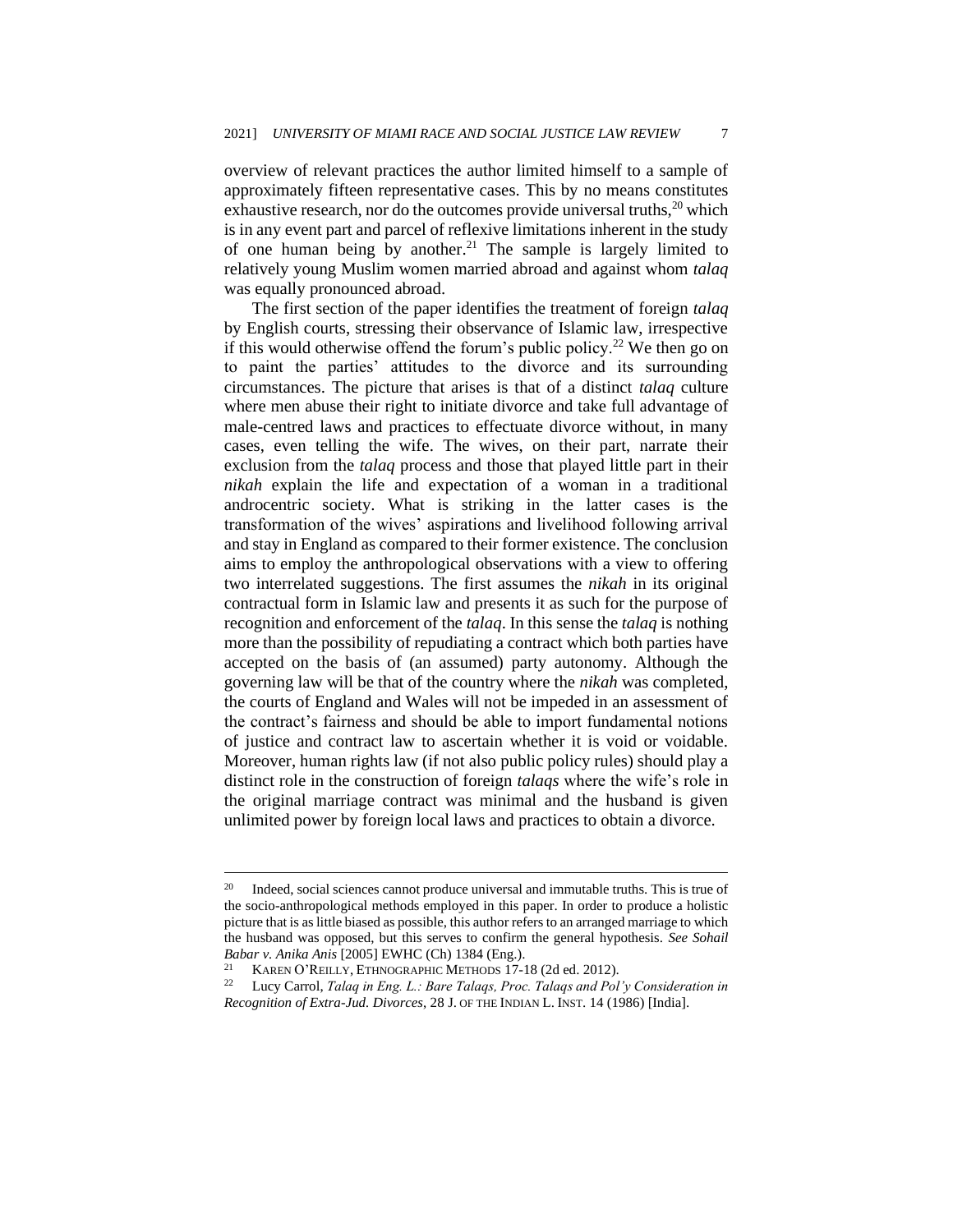#### II. THE STATUTORY STANCE TO THE RECOGNITION OF FOREIGN *TALAQ*

Article 46(1) and (2) of the Family Law Act 1986 regulate the recognition of overseas divorce, annulment and legal separation in England.<sup>23</sup> The position is simple enough. A *talaq* obtained outside England is enforceable therein—and hence the parties may further seek ancillary relief or resolve other financial matters—if the *talaq* is effective under the laws of the country in which it was obtained (*lex matrimonii*). This is irrespective if it was obtained my means of proceedings<sup>24</sup> whether judicial, religious or other—or by no proceedings whatsoever, as long as residency requirements are met, which need not concern us here. The focus, therefore, is not on the existence of proceedings leading to the pronouncement of divorce or other forms of legal separation, but rather whether the particular *talaq* is effective in the country obtained. Although, as will be seen later in this paper, English courts have clarified what constitutes effectiveness for the purposes of English law. The term should, in theory, be construed in a manner that renders a *talaq* operative, that is, of producing legal effects for the parties. This can certainly be achieved without a formal registration, especially where the existence of a *talaq* is typically demonstrated in the country obtained by means of oral testimony. Such an approach would be consistent with the flexible and to some degree informal nature of *talaq* under classical Islamic law, not to mention its practice in many Muslim nations, i.e. the utterance of divorce thrice to the spouse or relatives without the need for further formalities.

The fact that English courts have required some type of registration on the part of the parties as a prerequisite to recognition demonstrates that their focus is on legal certainty and formality as this is understood in western legal thinking—not on giving credence to all the particularities of *talaq* in its native legal context. In *Sulaiman v. Juffali* the husband argued that a bare *talaq* in Saudi Arabia did not require a process of registration being it is a matter solely between man and God. $^{25}$  In fact, the husband argued that the absence of an obligation to register *talaq* was part of Saudi legal practice and that the wife's argument to the contrary went against their culture and societal values.<sup>26</sup> In the later case of  $H v$ . S, the husband had failed to register his *talaq*, arguing that no such obligation existed.<sup>27</sup>

<sup>23</sup> Family Law Act 1986, c. 55, §46 (UK).

<sup>24</sup> *See* El-Fadl v. El-Fadl [2000] 1 FLR (Fam.) 175 (Eng.) (it was accepted that, under Lebanese law, a *talaq* requires pronouncement before two witnesses, followed by registration; this was recognized as constituting a proceedings divorce in England).

<sup>25</sup> Basma Sulaiman Al Sulaiman v. Walid Ahmed Al Juffali [2001] EWHC 556 (Fam), [9]-[10], [2002] 1 FLR 479 (Eng.).

 $\frac{26}{27}$  *Id.* at [27]-[29].

<sup>27</sup> H v. S [2011] EWHC (Fam) B23 [32] (Eng.).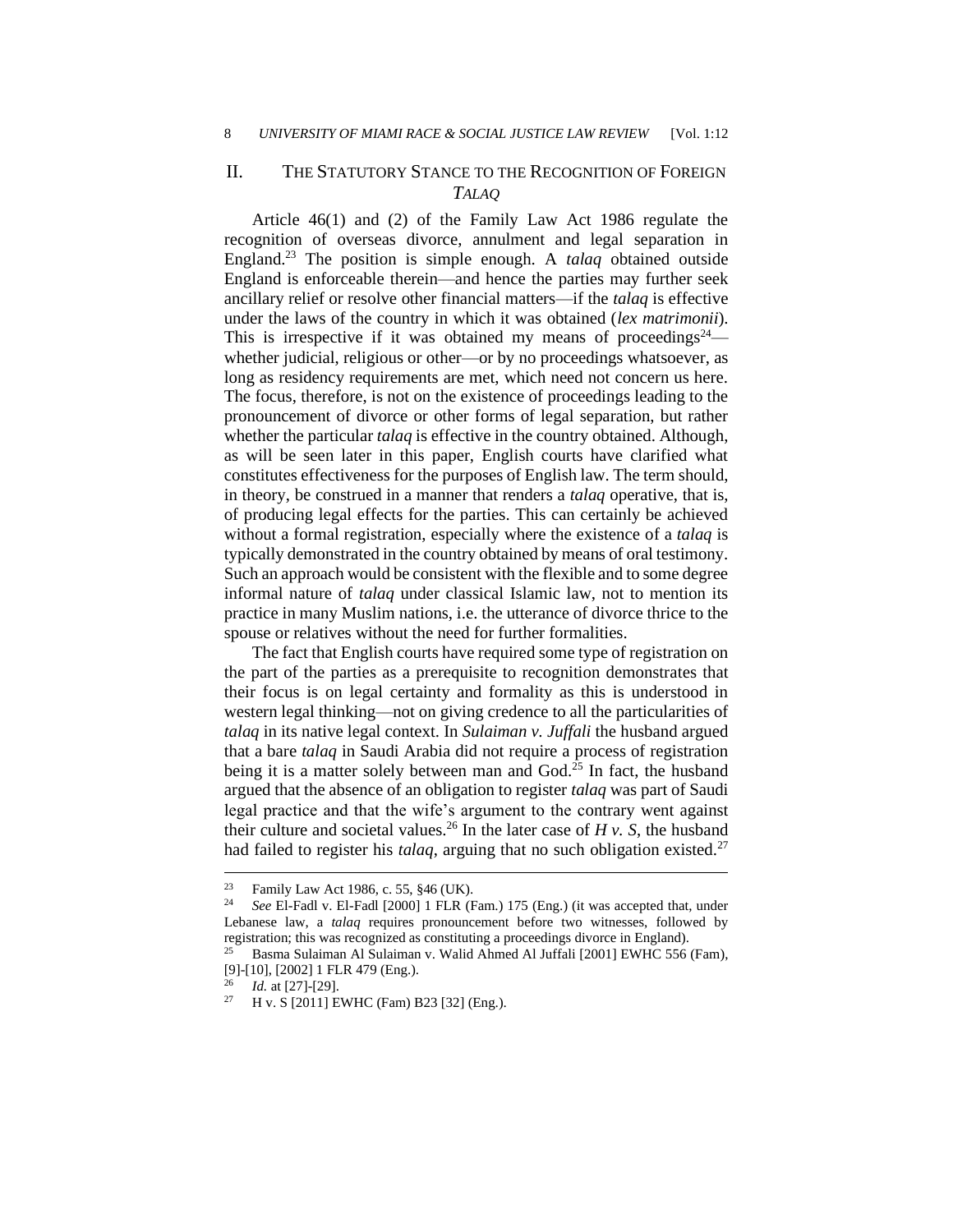Acting upon expert evidence, the court was of the view that although Islamic law in Saudi Arabia did not (at the time at least) impose a registration requirement, in practice "this is unheard of".<sup>28</sup> It went on to say that regulations increasingly require official proof of divorce, and as a result, unless proof of registration is furnished, the *talaq* is non-existent in England.

In most Muslim jurisdictions the registration of *talaq* or *nikah* (Muslim marriage contract) is not viewed as a legal requirement under the primary sources of Islamic law. This view has been expressed, for example, by the Pakistani Federal Sharia Court, emphasizing that oral evidence is sufficient for the determination of a *nikah* and that a requirement to register was un-Islamic.<sup>29</sup> The purpose of registration was relegated to filing purposes as a result. If this is true, then older cases, such as *Chaudhary v. Chaudhary*, which held that the mere announcement of divorce before witnesses did not amount to divorce proceedings under Article 46(1), and are contrary to Islamic law developments and construction in particular countries.<sup>30</sup> Such an approach therefore belies a desire for record-keeping, which is understandable, given that litigation otherwise would depend on unreliable oral testimony, requiring the translation of affidavits of people to whom the courts could not have access. This is no doubt, sound from a policy perspective, that justifies a departure from classical Islamic law. As the court went on to note in *H v. S*, there does not exist a system of law in the world that does not register divorces, as this would create a chaotic situation.<sup>31</sup>

As will become evident in other sections, English courts, in their determination of the validity of *talaq* obtained abroad, have not concerned themselves with questions of public policy, particularly whether the conditions by which the *talaq* was obtained would in this jurisdiction have offended the rights of women.<sup>32</sup> For a variety of reasons, although the Law

 $rac{28}{29}$  *Id.* 

<sup>&</sup>lt;sup>29</sup> Allah Rakha v. Federation of Pakistan, (2000) PLD (FSC) 1 (Pak.).<br><sup>30</sup> See Chaudhary v. Chaudhary 119851.2 W.L. P. 350, 119851 Fam. 19.

<sup>30</sup> *See* Chaudhary v. Chaudhary [1985] 2 W.L.R 350, [1985] Fam. 19.

<sup>31</sup> *See* H v. S, EWHC (Fam) at [60]-[61]*; see also* NC v. Entry Clearance Officer [2009] UKAIT 16 (Eng.) (holding on appeal that in the region of Kashmir, which is not subject to the 1961 Pakistani Muslim Family Law Ordinance, there was no requirement to register a bare *talaq*. Given that the husband and wife were both habitually resident in Kashmir when their *talaq* was obtained, this was found to be valid under § 46(2) of 1986 Family Law Act).

<sup>32</sup> *See* N A v. M O T [2004] EWHC (Fam) 471 [2] (Eng.) (courts looked at the wife's disadvantaged position in the pertinent Muslim jurisdiction and examined the wife's options for divorce under Iranian law. It held that if the wife wanted a divorce in Iran, she would have to negotiate the amount of the marriage portion she would have to forgo in exchange for her freedom. If the price was too high, she would be forced to remain married but in reality she would be separated. Ultimately, however, the court applied Iranian law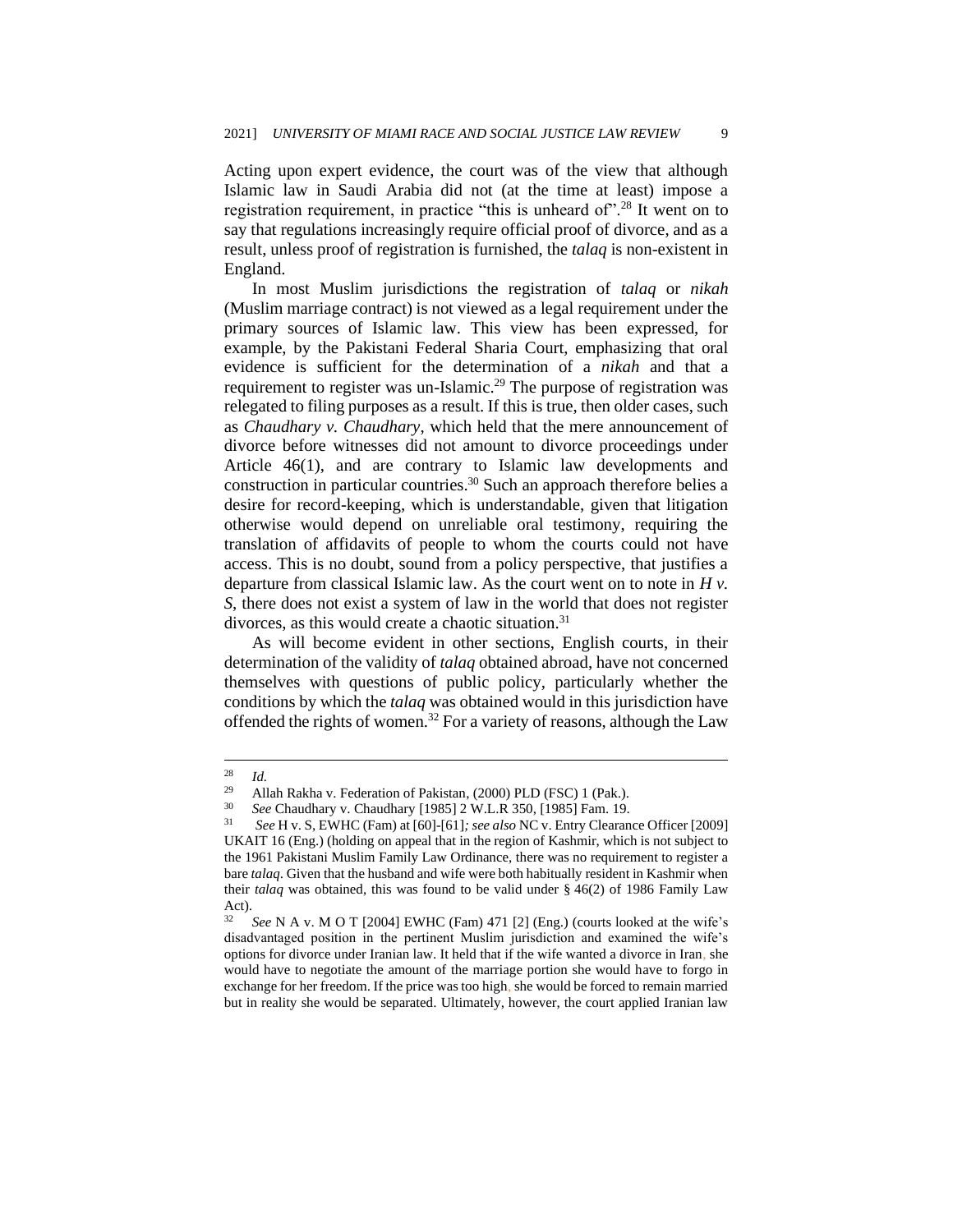Commission had favoured that all *talaq* manifestly contrary to public policy be subject to discretionary stays by the courts, this view was rejected from the purview of Article 46.<sup>33</sup> Hence, the violation of fundamental rights and the disparity of the parties in the relevant process do not constitute impediments to the recognition of foreign *talaq*. Adherence to the spouses' personal law is considered paramount.<sup>34</sup>

Again, policy reasons suggest that non-recognition of a foreign *talaq* obtained in violation of fundamental human rights would in fact be injurious to the more vulnerable spouse.<sup>35</sup> A recognition of *talaq* is more female-friendly because it allows the wife to claim ancillary relief and child custody against the husband, which she might not otherwise be entitled to in the jurisdiction where the *nikah* and the *talaq* were obtained.<sup>36</sup> Practice before English courts certainly demonstrates that this outcome has materialised, although the majority of cases decided that not all women were destitute and at the sole mercy of abusive husbands. $37$ Given that in the vast majority of cases the husbands are aware that they can easily obtain *talaq* in Muslim jurisdictions, whereas the *khula* is far more cumbersome for women,<sup>38</sup> they perceive this as a global advantage, being oblivious to the fact that the recognition of a foreign divorce in places such as England entails serious financial consequences.

and did not seek to deviate from it in order to alleviate the wife's position); *See also Otobo v. Otobo* [2002] EWCA (Civ) 949, [2003] 1 FLR 192 (Eng.).

 $^{33}$  H v. S, EWHC (Fam) at [29].<br> $^{34}$  See ELFadl v. ELFadl [2000]

<sup>34</sup> *See* El-Fadl v. El-Fadl [2000] 1 FLR (Fam.) 175 (Eng.) (the court overturned an earlier ruling, emphasizing that it was not a proper exercise of discretion to refuse a divorce which was valid under the personal laws of both parties at the relevant time, as had been known to them for many years.)

<sup>35</sup> *See* Alberto H. Neidhardt, *Quis Custodict Ipsos Custodes? Personal Autonomy, Forced Marriage and the Inherent Jurisdiction in English Law*, PERSONAL AUTONOMY IN PLURAL SOCIETIES 140 (Marie-Claire Foblets, et al. eds., 2019).

<sup>36</sup> *See* Re J (A Child) (Child Returned Abroad: Convention Rights*)* [2004] EWCA Civ 417 [63], [2004] 2 FLR 85 (Eng.) (the court noted that if the decision was for the child to be returned to Saudi Arabia, this would have to be made conditional upon the father obtaining *talaq* in a sharia court. It was emphasized that this is because it would not be in the child's interests that the "mother be required to return as a wife.")

<sup>37</sup> A distinct exception is the case of D B v. Z A et. al. [2010] EWHC (Fam) 2175 (Eng.), which did not concern the determination of a *talaq* as such, but an illiterate Kurdish wife that was abused by her husband, who divorced her by means of *talaq* and had connections with the UK.

<sup>38</sup> The *khula* is not only difficult to obtain but exposes the wife to the risk of losing her marital property and depriving herself of maintenance. There are, of course, severe social implications to be taken into consideration.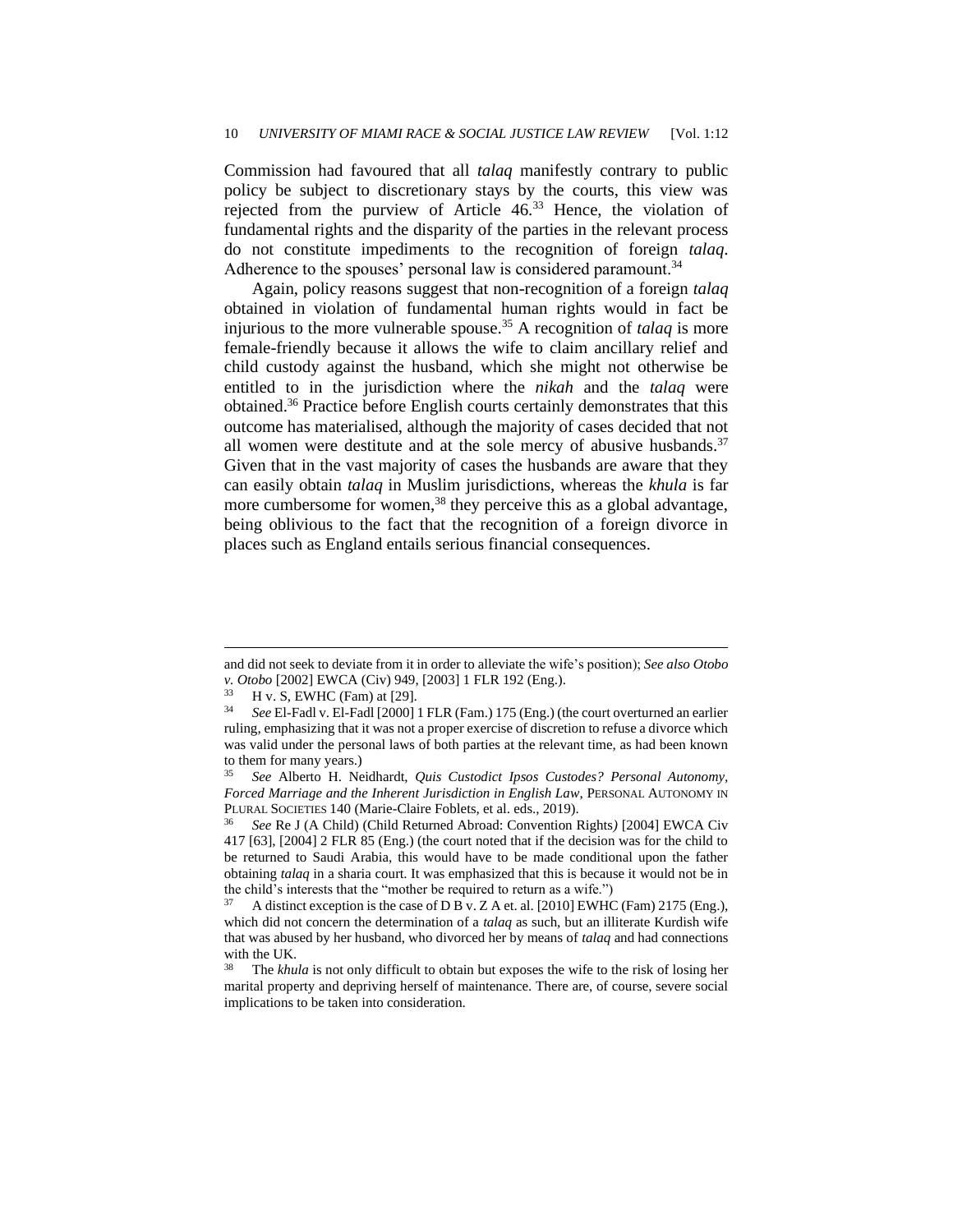### III. THE UTTERANCE OF THE *TALAQ*: THE PERSPECTIVE OF THE HUSBAND AND THE USE OF "CULTURE"

The courts have not taken a position on the utterance of the *talaq*, primarily because of the policy considerations cited in the previous section. Yet, for the purposes of this paper, the practice of the utterance raises interesting anthropological questions. The fact that all that is needed is a thrice utterance of divorce before a few witnesses provides men with a perception of cultural and legal superiority over women, and in the process, removes from them any sort of stigma associated with divorce.<sup>39</sup> This is further reinforced by the notion that *talaq* is a spiritual matter between man and God (although this argument is used sparingly) ,and so in turn, gives the impression that no social consequences for the male spouse arise from the *talaq*. Of course, one should not over-generalize, but must instead see the *talaq* from the perspective of the direct stakeholders, namely judges, the husband and the wife. As already stated in the introduction, this author has relied on a selection of cases in order to flesh out some anthropological observations. These observations in no way suggest a conclusive outcome and should not be interpreted as such.

The absence of something akin to equality of arms is evident in the practice of *talaq* in the Muslim world.<sup>40</sup> In *Sulaiman v. Juffali*, we discussed the husband's claim that this was a matter between himself and God and not for the courts.<sup>41</sup> This reference by husbands to religion and culture, as a basis for dismissing the applications of their spouses for ancillary relief and other financial settlement, is prevalent in the vast majority of cases. In practice, this socio-religious dimension of the *talaq* has a direct impact on its regulation by the executive and the courts, which may be far removed from its original conception in the primary and secondary sources of Islam. In *H v. H*, the court revealed that although under Pakistani law the husband's failure to register the *talaq* was fatal to its validity, the *talaq* was otherwise valid if the thrice utterance was never

<sup>&</sup>lt;sup>39</sup> There are of course notable exceptions. In H v. H [2007] EWHC (Fam) 2945 [74], [2008] 2 FLR 857 (Eng.), it was held that: "on my assessment of the husband I think it is unlikely that he would have entered a second marriage without divorcing his first wife. This is so in particular when he was going to continue living in the community where he was known. I do not consider that he would have run the risk associated with such a course."

<sup>40</sup> *See* N A v. M O T [2004] EWHC (Fam) 471 [2(8)] (Eng.) (holding that although in "theory" the wife is entitled to seek a divorce, maintenance and financial rights, this is nonexistent in practice. The burden of proof (essentially a breach by the husband of a term in the marriage contract) is very high for the wife to succeed in bringing *khula* action).

<sup>41</sup> Basma Sulaiman Al Sulaiman v. Walid Ahmed Al Juffali [2001] EWHC (Fam) 556 [27]-[29], [2002] 1 FLR 479 (Eng.).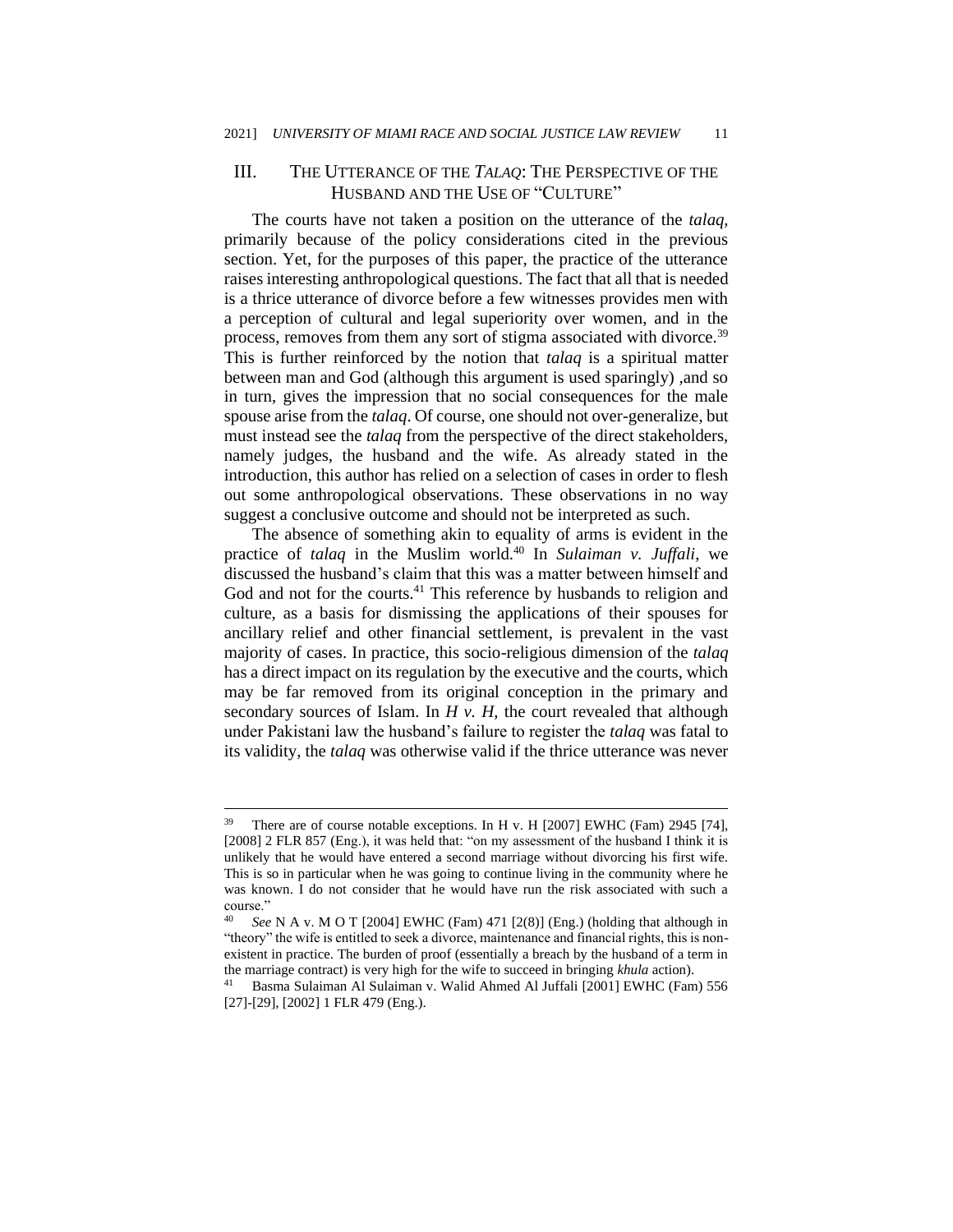made to the wife but to third parties instead.<sup>42</sup> Similar cases have arisen in the case law. In *Arshad v. Anwar*, the husband instituted *talaq* proceedings in England without notifying the wife or making an effort to obtain a registration while at the same time entertaining *talaq* proceedings in Pakistan without equally making any effort to notify the wife.<sup>43</sup> Clearly, the husband was under the perception, as well as legal advice, that obtaining a *talaq* was a mere formality which could be dispensed at ease. In the case at hand, the wife was unable, despite her best efforts, to even find out if a *talaq* had been obtained.<sup>44</sup> In  $A$   $v$ .  $L$ , the spouses, originally from Libya, had been together for a long time (close to thirty years) and had raised a large family.<sup>45</sup> They spent their time between England and Egypt, with the husband conducting most of his business activities in Cairo and, as a result, spent substantially longer periods there than the wife, who remained in England during most of his business excursions.<sup>46</sup> The husband at some point became enamoured with a younger girl and began an affair, while at the same time abusing and belittling his wife. $47$  While in Egypt, he pursued *talaq* proceedings without notifying the wife, although he claimed to have demanded a divorce over the phone.<sup>48</sup> The English court had no qualms arguing that the husband was dishonest and devious in obtaining *talaq* in Egypt.<sup>49</sup> Quite clearly, the husband's intention in obtaining a divorce in Egypt was in the knowledge that "the maintenance rights of the wife [in Egypt] are of a most restricted kind".<sup>50</sup>

In yet other cases, it was not even clear whether a *talaq* had been obtained, even though the husband claimed as much although he admitted not addressing his wife on the matter.<sup>51</sup> In this case, the wife was illiterate and was married off by her family, whereas in the situations described in the preceding paragraph, both spouses possessed some degree of education.<sup>52</sup> The relative ease by which men can obtain *talaq* is further reinforced by the ease they can shift through the requirements for *nikah*. In *Babar v. Anis*, a British man with Pakistani roots was forced by his family into marrying a Pakistani bride without his divorce in England

<sup>42</sup> H v. S [2011] EWHC (Fam) B23 [38] (Eng.). As a result of its registration the *talaq* in question was recognized in England. *Id.* at [86].

<sup>43</sup> Arshad v. Anwar [2012] EWCA (Civ) 372 [4] (Eng.).

 $\frac{44}{14}$  *Id.* at [14].

 $^{45}$  A v. L [2010] EWHC (Fam) 460, [2010] 2 FLR 1418 (Eng.).

 $\frac{46}{47}$  *Id.* at [6], [7].

 $\frac{47}{48}$  *Id.* at [40], [77].

 $^{48}$  Id. at [11], [49].

 $\frac{49}{50}$  *Id.* at [79].

 $\frac{50}{51}$  *Id.* at [35].

<sup>51</sup> *See, e.g.*, D B v. Z A et al. [2010] EWHC (Fam) 2175 (Eng.) (describing the closest thing to a *talaq* was a paper discussing compensation with the wife's thumb print on it). <sup>52</sup> *Id.*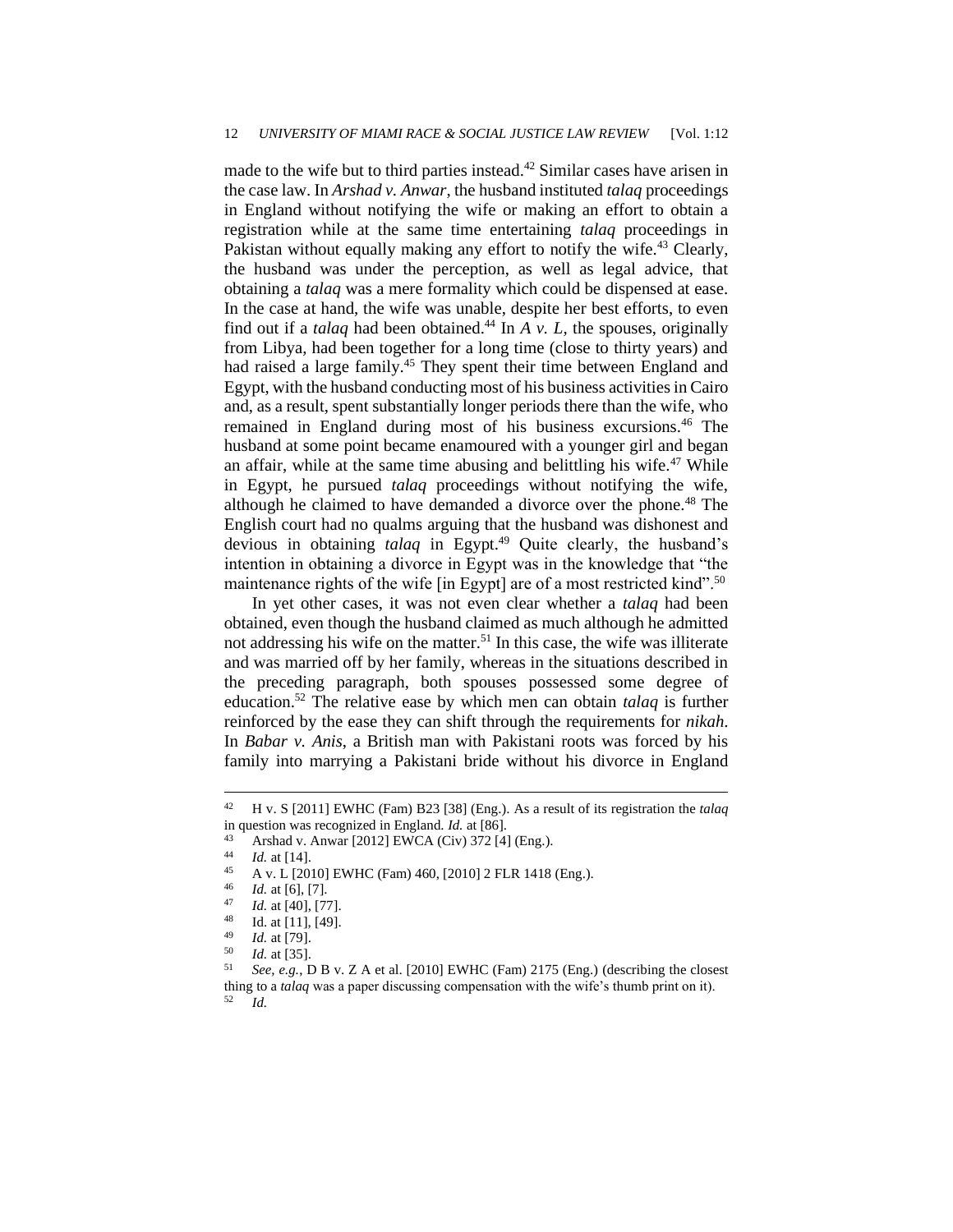having become final.<sup>53</sup> This was common knowledge to the families of both spouses in Pakistan and when asked to sign the *nikah* certificate by the imam, the husband was not asked all of the twenty-one questions on the form, particularly whether he was currently married.<sup>54</sup> Everything was arranged by the parents and the imam in order to be convenient for their ultimate purpose.<sup>55</sup>

A notable characteristic in most of these cases is the claim of the husband that he was not particularly religious, yet adhering to the dictates of local culture, much of which is influenced by religious considerations.<sup>56</sup> In *DB v. ZA et. al.*, the father claimed to be a secular Muslim, but ultimately the court accepted that he, as well as his family, practiced honour killings.<sup>57</sup> In the same case, the maternal grandfather appears as an honourable elder who is respected in the local Kurdish society and who justifies a possible honour killing of his daughter based on the fact that he gave his word to the husband's parents that she be betrothed to him.<sup>58</sup> At the same time, however, there is significant evidence that the paternal grandfather had an affair with a younger woman who gave birth to a child but refused to marry her under pressure from his wife.<sup>59</sup> He never once made an attempt to see his illegitimate child and did not pay compensation to his mistress despite his promises to the contrary.<sup>60</sup> Yet, this is the same man who professes that honour killings are part of the Kurdish culture<sup>61</sup> and was intent on killing his daughter simply because she refused to be with a man that raped, abused and threatened to kill her.

This liberal invocation of culture by the male husbands discussed in these cases is emblematic of the fact that said "culture" is only meant to favour men. It pervades societies in all aspects and social relations.<sup>62</sup> Because male domination is more potently justified by reference to culture, these men do not feel the need to rely to any great degree, if at all, on religion. Indeed, they are quite aware that a strict interpretation of *talaq* under classical Islamic law would not provide them with the same liberties as under "culture",<sup>63</sup> which has in turn permeated the legal institutions of

<sup>53</sup> Sohail Babar v. Anika Anis [2005] EWHC 1384 [4]-[9] (Ch) (Eng.).<br> $^{54}$   $^{14}$  et [50], [84]

 $\frac{54}{55}$  *Id.* at [59], [84].

<sup>55</sup> *Id.* at [81], [87]-[88].

See N A v. M O T [2004] EWHC (Fam)  $471$  [2(n)] (Eng.) (the husband claimed he did not expect his Iranian wife to be a virgin because he was rather liberal having lived in England close to twenty years. The judge did not accept this claim.)

 $57$  D B v. Z A et. al. [2010] EWHC (Fam) 2175 [44] (Eng.).<br> $58$  Sec. id. at [62] [278]

<sup>58</sup> *See id.* at [62], [278].

 $^{59}$  *Id.* at [257].

 $\begin{array}{cc} 60 & Id. \\ 61 & I. \end{array}$ 

 $\frac{61}{62}$  *Id.* at [277], [278].

<sup>62</sup> *See generally id.*

See generally id.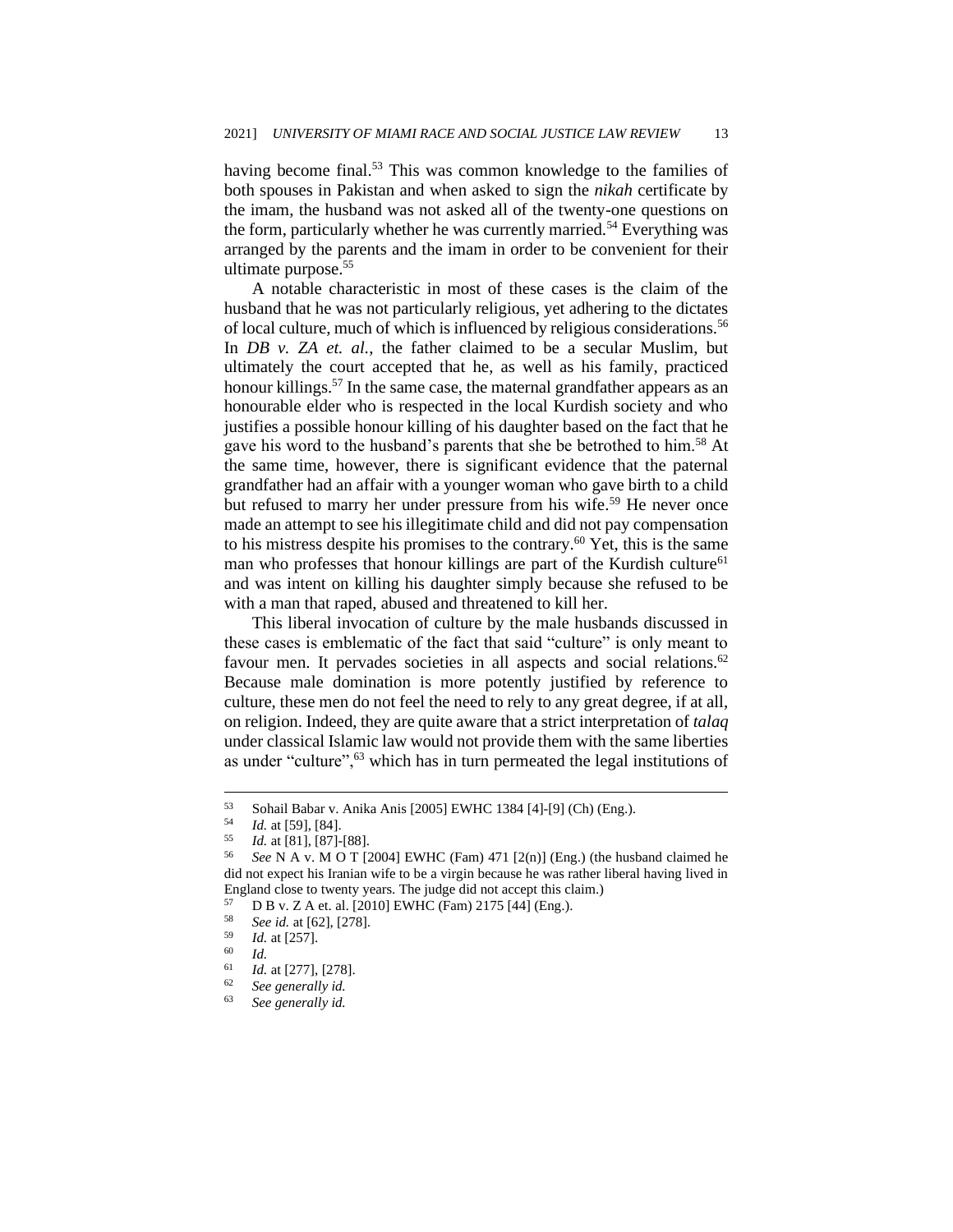divorce in the pertinent nations. Another explanation for minimising the degree of their religious adherence is perhaps concerned with their perception of English judges as being disinclined towards Islam and Islamic law. They may well think that culture is neutral and therefore a more attractive proposition. No doubt, these cases clearly demonstrate that in local societies, where men dominate and dictate legal and social norms, the conditions for *talaq* will never really amount to a proceeding in the sense of Article 46(2) of the Family Law Act 1986, but a unilateral act that has legal effect on third parties, namely wives. A statement from the wife in *DB v. ZA et. al.*, as redacted by the judge, on life in her Iranian-Kurdish village is illustrative of this male-centred culture:

[She] describes coming from "a very orthodox Moslem background". She too expresses a belief in God, but is not herself religiously observant. She speaks of being part of a household where the males can, in effect, do no wrong. They govern all that goes on in the house. Women have no rights. Strict conformity to "this cultural model" is required. She was uneducated whilst her brothers were schooled. She was barely allowed out of the home to mix in the local area, and not being schooled had no chance to forge friendships there. She alleges that her mother was the victim of the same autocratic methods within the household, and could not interfere when her father and her brothers required her to behave in a certain way.<sup>64</sup>

### IV. JUDICIAL ATTITUDES TO CLAIMS OF MATRIMONIAL CULTURAL RELATIVISM

The husband in *DB v. ZA* produced a written document whereby he alleged that one of the terms of the divorce was that he was designated as his son's carer.<sup>65</sup> He justified this on the basis that it would be expected in his culture because of the mother's health issues and her behaviour towards the son.<sup>66</sup> He went on to argue that in any event his son would pass to him at the age of 7 as a matter of tradition.<sup>67</sup> The judge's reaction to this statement is revealing of the difficulties in understanding what constitutes and feeds "culture" in societies traditionally associated with theocracy and male dominance in the western psyche. Wood J, thus stated:

This remark is of some interest, for it shows that despite his posture as a less than traditional member of his society, and with a belief in God but

 $\frac{64}{65}$  *Id.* at [52].

 $\frac{65}{66}$  *Id.* at [237].

 $\frac{66}{67}$  *Id.* 

*Id.* at [243].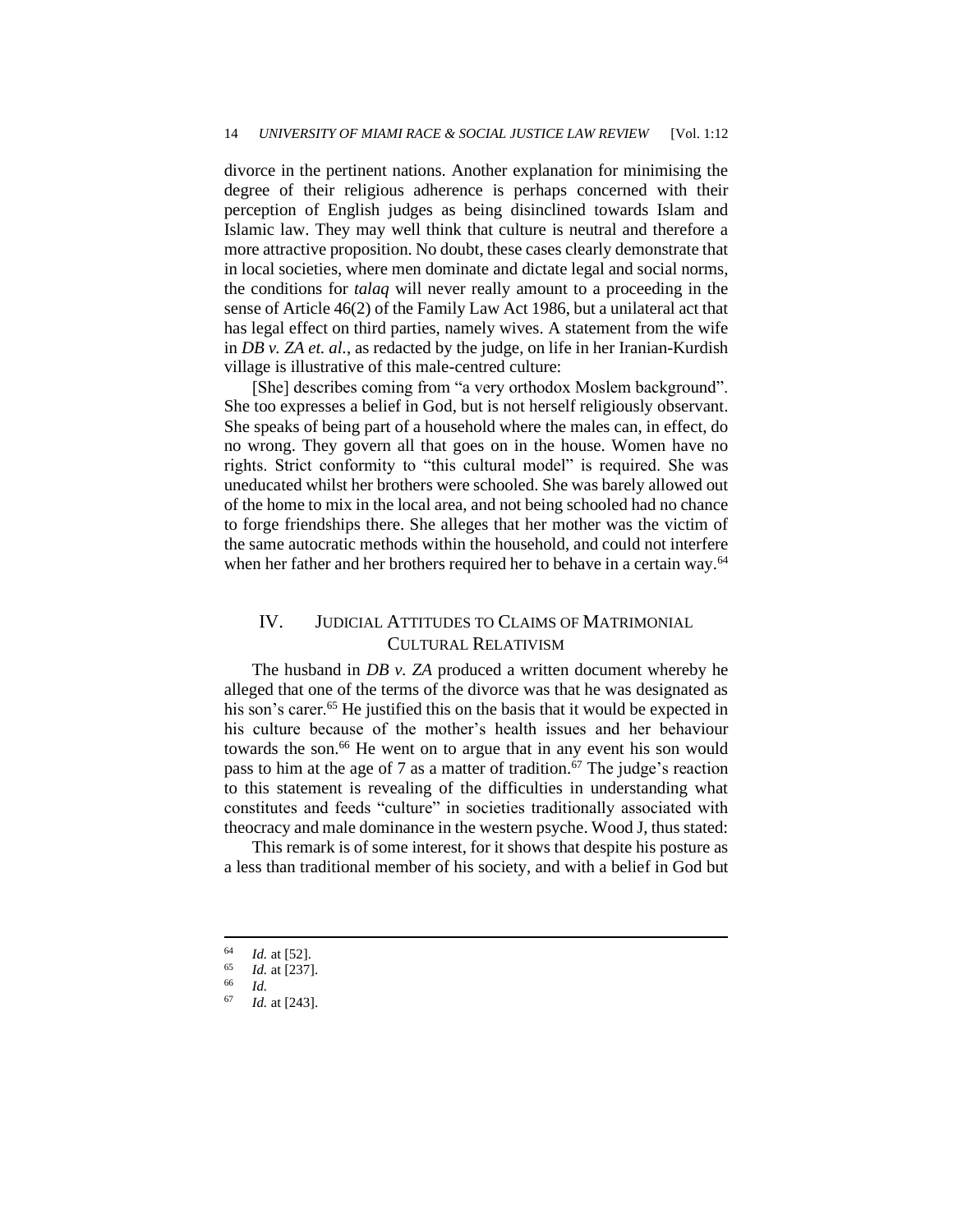not a belief in the Islamic religion or its observances, he is at heart deeply entrenched in the mores of his society.<sup>68</sup>

Wood J is at pains to comprehend how it is possible for a person not to be religious in a society that cherishes religious adherence, while at the same time fully observing that society's mores and culture. The husband's belief system is by no means incongruous. Culture is a complex phenomenon and scholars such as Geertz have viewed it as a web of shared meanings expressed through public communication, not in the sense of sharing the same knowledge and skills but in the sense that persons who in fact share a culture share a common world view that is expressed through common symbols and language.<sup>69</sup> Hence, religion may be merged into culture and become part of a shared view even though in its new, cultural, form it is different from its original religious underpinnings. Hence a person may observe religious rules without being religious because the rules in question are part of culture. This in fact demonstrates that in societies where men manipulate religious rules to their advantage, as is the case with *nikah* and *talaq*, said rules are hardly axiomatic or immutable. Rather, in a very implicit way they are not taken for granted by the principal enforcers, that is, men. In turn, it is obvious that immutability is afforded to cultural norms. This observation coincides with Bourdieu's distinction between *doxa* and opinion.<sup>70</sup> For Bourdieu, in order to assess whether the members of a group share or do not share common values one must distinguish that which is taken for granted by the group and which is beyond discussion (*doxa*), such as faith in God or unquestionable adherence to a political system, and things that are actively discussed among group members and are not therefore axiomatic (opinion). $71$ 

Family court judges in England are experienced and despite having entertained numerous *talaq* cases they allow the parties to produce expert opinions on Islamic law. The problem is that the strict focus of Article 46(2) of the Family Law Act on compliance with local legal formalities, which are in turn justified on Quranic grounds, does not allow judges to examine, as opposed to simply cite, the place of culture in spousal relations, other than as *obiter dicta*. But, of course, if culture was allowed to play a meaningful role in *talaq*-related proceedings the judges would be forced to apply human rights and public policy considerations in the relations between the spouses.

 $\frac{68}{69}$  *Id.* 

<sup>69</sup> *See* CLIFFORD GEERTZ, THE INTERPRETATION OF CULTURES (1st ed. 1973).

PIERRE BORDIEU, OUTLINE OF A THEORY OF PRACTICE 164-70 (Richard Nice trans., Cambridge University Press, 1977).

<sup>71</sup> *Id.*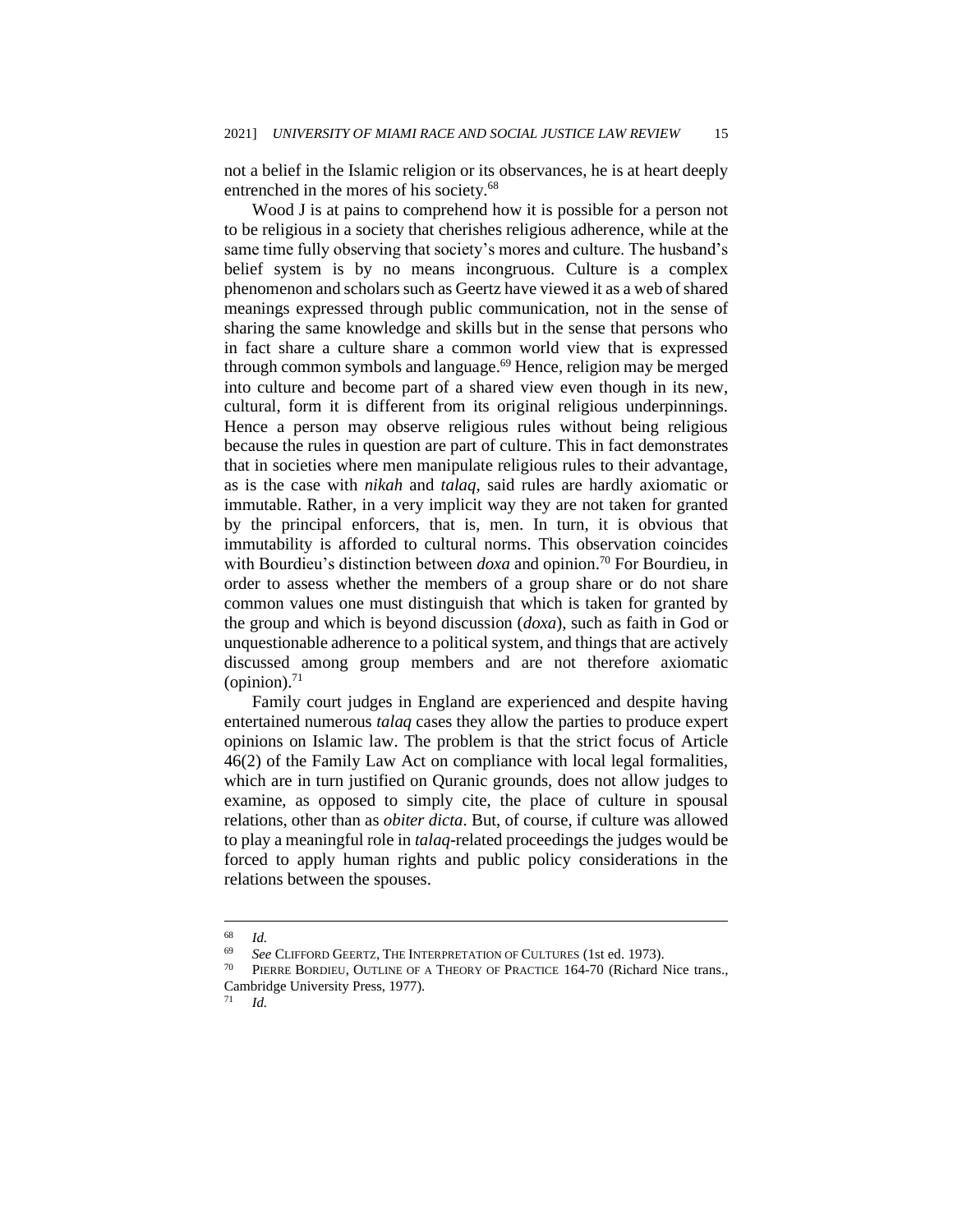#### 16 *UNIVERSITY OF MIAMI RACE & SOCIAL JUSTICE LAW REVIEW* [Vol. 1:12

There are of course some notable exceptions to this general trend, albeit the ultimate effect is limited. In *NA v MOT* the husband, a British-Iranian national went to Iran to marry and subsequently brought his new wife back to Manchester.<sup>72</sup> The marriage contract was drawn up and officialised in Iran, listing twelve possible grounds upon which the wife could seek a divorce from the husband.<sup>73</sup> As has already been mentioned in a previous section, given that obtaining a *khula* in Iran is exceptionally difficult, if the wife wished to be released from her marriage she would be forced to accept a considerable cut to her marriage portion, otherwise she would have to endure a non-existent marriage.<sup>74</sup> Upon accepting jurisdiction, as well as the particular terms of the *nikah*, the court emphasised that it was bound to take the cultural perspectives of the parties into consideration, but only with a view to pronouncing fair financial outcomes.<sup>75</sup> This is essentially an anthropological approach, which merits citation:

I also have to consider the cultural background of this case. . . . [A] factor when carrying out the court's function is to have regard to the parties' cultural mores. . . . [A]n English judge should give due weight to the primary cultural factors and not ignore the differential between what the wife might anticipate from a determination in England as opposed to a determination in the alternative jurisdiction, including that as one of the circumstances of the case. . . . Thus I will take into account the agreement which the parties reached and determine how the Iranian court would have been wont to deal with this case.

i. If the Husband had divorced the Wife by way of *talaq* or failed to give her a divorce at all, then, in my view, in Iran she would be entitled to retain the whole of her marriage portion.

ii. If the Wife wanted a divorce, because she does not have sufficient grounds in Iran, she would have been bound to enter into a negotiation in order to agree what percentage of her marriage portion, if any, she would sacrifice for her freedom.

I take these matters fully into account.<sup>76</sup>

The court's anthropological approach is limited as is undoubtedly its assistance to the wife. What the courts can, and ought to, do in such situations is apply the foreign law as this is found but import such an Islamic interpretation that favours an equitable result. This is particularly potent given that the theory and practice of *talaq* in the Muslim world is

<sup>&</sup>lt;sup>72</sup> N.A. v. M.O.T [2004] EWHC [2(i)-(j)] (Fam).<br><sup>73</sup> Id at [2(g)]

 $\frac{73}{74}$  *Id.* at [2(g)].

<sup>&</sup>lt;sup>74</sup> *Id.* at [2(h)(11)].

 $\frac{75}{76}$  *Id.* at [6(f)-(g)].

<sup>76</sup> *Id.*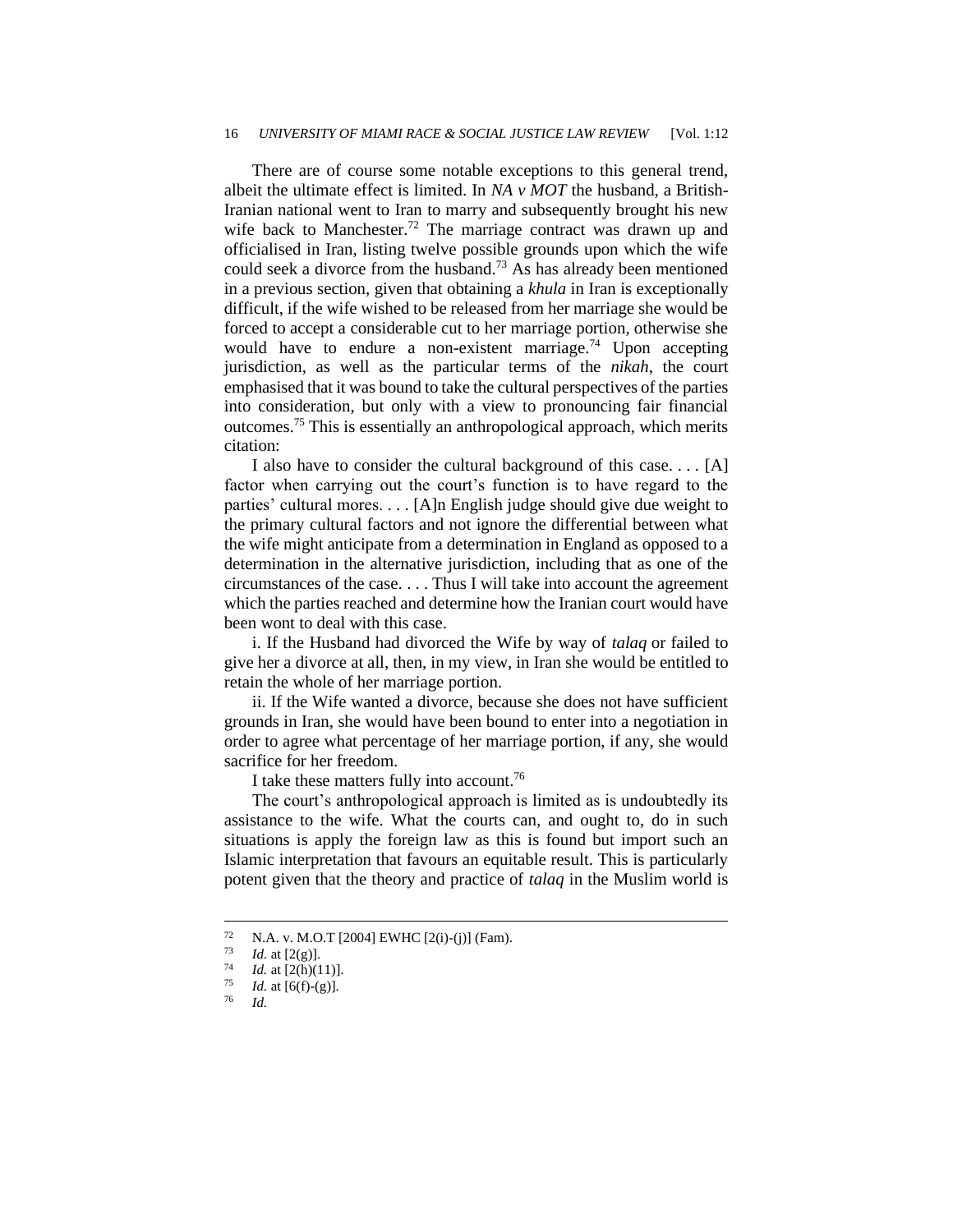wholly divergent and there are very few scholars that would be prepared to defy the express provision of the Quran which forbids a man to unjustifiably and treacherously inflict a divorce on his wife, especially without sufficient maintenance and financial provision.<sup>77</sup> Some thought must also go into scholarly input with regard to the wife's contractual status in entering into the marriage contract, especially where this is repudiated unjustly and unfairly. Such a construction, however, requires consent among the judicial and academic communities in the UK, as well as an input from the entirety of the Muslim community in the country.

Unlike employment and immigration tribunals where judges have demonstrated stereotypical attitudes towards Muslim men,<sup>78</sup> this is not the case with the family courts.<sup>79</sup> The law in this area does not provide them with the freedom to question culture, let alone dismiss it. In those cases where the judges did discuss cultural issues it was solely from the perspective of a neutral observer and where some criticism of the inferior status of women was offered, this was always *obiter dicta*. As a result, the courts have not given us any degree of anthropological observation and of course it is not their job to do so. However, the Head of the International Family Justice unit,<sup>80</sup> currently Thorpe LJ, should perhaps engage in a study with a view to ascertaining the aspirations of weaker parties to *talaq* disputes settled in England and Wales, particularly where the *nikah* was based on an arranged marriage in which the wife had little input. Given that Brussels  $II^{81}$  does not apply to Muslim divorces obtained outside the EU, English courts are not constrained by the particular dictates of this Regulation. There is no reason why the Human Rights Act and ECHR jurisprudence cannot inform *talaq*-related proceedings in England.

<sup>77</sup> *See* Quran 65:1, 65:7-10.

<sup>78</sup> In Abusabib v Taddese [2012] UKEAT/0424/11/ZT, the plaintiff was a prominent Sudanese diplomat, a considerate family man, who was accused, along with his wife, by his Ethiopian nanny of serious crimes, including attempts at forced religious conversion. Despite character witness statements in his favour and a string of false statements by the nanny, in addition to what was evidently an attempt by her to secure asylum, successive employment tribunals refused to dispense justice in the case. No doubt, a Muslim, Sudanese, diplomat, male is perceived in the same light as the press paints Muslim diplomats and their entourage, especially from so-called pariah nations, without taking personal circumstances into consideration.

H v H [2007] EWHC 2945 (Fam) (noting that the social stigma for bigamy was so acute in the husband's community that it is improbable that he would have assumed such a risk or course of action).

International family justice, COURTS AND TRIBUNALS JUDICIARY <http://www.judiciary.gov.uk/about-the-judiciary/international/international-family-justice> (last visited Oct. 12, 2021).

<sup>81</sup> Council Regulation 2201/2003 (Nov. 27, 2003), https://eur-lex.europa.eu/legalcontent/EN/TXT/?uri=celex%3A32003R2201 (last visited Oct. 12, 2021) (it is conveniently known as Brussels II or Brussels Ii*bis*).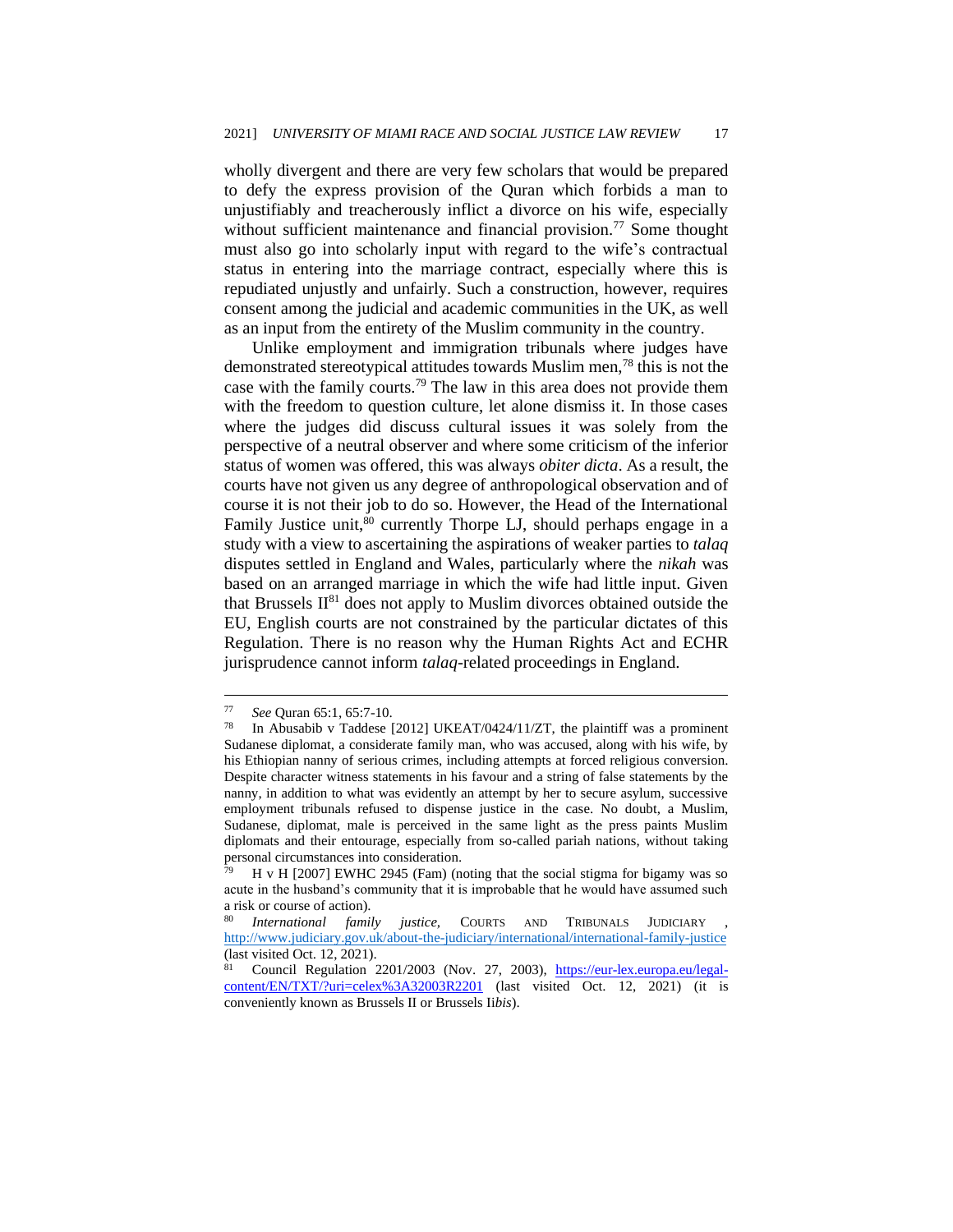#### V. THE ASPIRATIONS OF THE WIFE

It has already transpired that the aspirations of the wife are inconsequential to the impact of a *talaq* obtained abroad, even against her wishes or in the absence of her consent. To western lawyers the contractual nature of marriage and the possibility of a unilateral repudiation by the strongest party does not sit well with the very concept of marriage or the equality inherent in the principle of party autonomy in its application to contracts. It is assumed, for sound policy reasons, that irrespective of the equality and fairness of foreign *talaq* law, the wife was aware of the situation and her status from the outset. Hence, she is no worse off when she comes before an English court than when she was in the country where the *nikah* and the *talaq* were obtained. In fact, the subsequent remedies in England and Wales, in addition to the input from social services and social welfare, will ensure that her life is far better. We have also emphasised that despite the ease by which a *talaq* is obtained by males this may in fact turn out to be a blessing for the wife because it provides her with an opportunity to free herself from the shackles of a violent, uncomfortable and in many cases unwanted formal relationship.

The courts, although *obiter dicta* – except in cases that did not involve the recognition of a *talaq*, as with protection measures to avert honour killings – have not shied away from pointing out the inferior status of wives-to-be in many Muslim communities around the world. In *A v L* the court emphasised the restricted nature of maintenance rights affordable to women in Egypt, even though in the case at hand the husband had clearly committed adultery and had been abusive to his wife.<sup>82</sup> In *DB v ZA* the court accepted evidence suggesting that the wife's marriage had been part of an agreement between her father and another man, which although clearly a bad marriage, was a matter of honour for the father; hence the betrothed had no say in the matter.<sup>83</sup> In  $J(A \text{ Child})$  the judge was willing to accept that life for an educated, active, Muslim woman in Saudi Arabia must be very restrictive, even if her husband is westernised and liberal.<sup>84</sup> These are just a fraction of the cases where the courts have been at pains to emphasise the inferior status of women both culturally and from the perspective of equality of arms in *talaq* proceedings.

In all the cases where the wife was either a naturalised British citizen or had just established her habitual residence in the UK there is a clear trend. Whatever the cultural circumstances of the particular marriage, the parameters of the *talaq*, or the level of education in every case the wife

<sup>82</sup> A v L [2010] EWHC 460 [35] (Fam).

<sup>&</sup>lt;sup>83</sup> DB v ZA [2010] EWHC 2175 [62] (Fam).<br><sup>84</sup> L (A Child) Application for Peturn of a

<sup>84</sup> J (A Child) Application for Return of a Child to Saudi Arabia, Non-Convention Country [2004] EWCA [24] (Civ).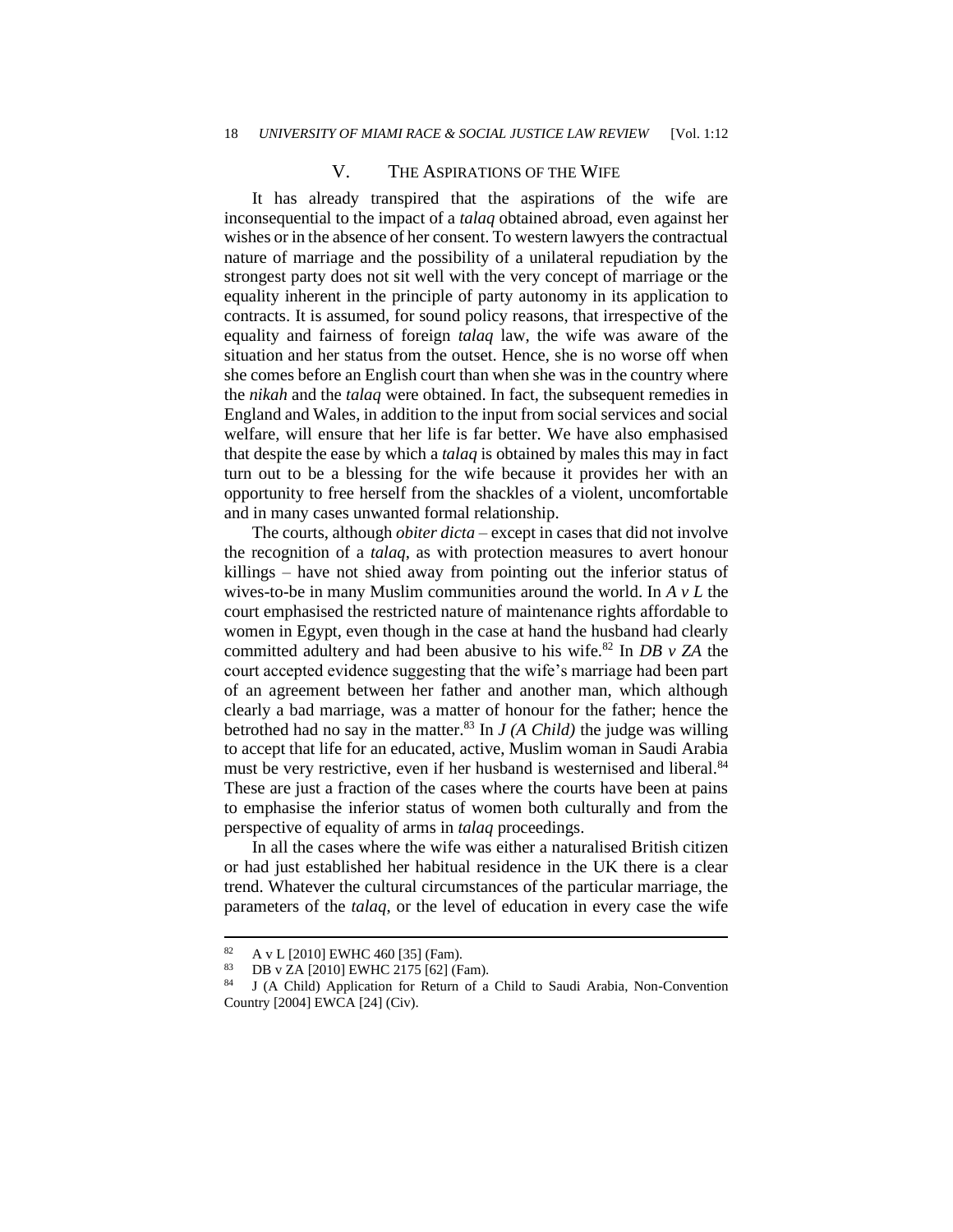has sought to improve her personal situation. Despite being constrained by the limitations of the Family Law Act which relies on the parties' personal law, and hence advice would have been sought that reference to rightscentred English family law would be inapplicable, the wives are eager to demonstrate the injustice suffered from the male-dominated application of *talaq* in particular and Islamic family law in general. As a result, it is not far-fetched to claim that in the vast majority of cases wives perceive the *talaq* as an unfair and biased process, something which is further reinforced by the great difficulties inherent in obtaining a *khula*. Equally, relatively younger wives exhibit a desire to make profound changes in their lives upon coming to the UK. This has involved taking up primary, secondary or tertiary education, setting up their own business, finding independent employment (i.e. not having to rely on male maintenance) and to a very large degree breaking some of the bonds with patriarchal and socio-cultural structures associated with particular Muslim societies. To this one may add a relatively steady, albeit probably small, number of conversions to other religions, particularly evangelical Christianity and Jehova's Witnesses, although for obvious reasons there is very little data on the subject. The fact that the younger generation of non-British Muslim women against whom *talaq* has been sought in Muslim jurisdictions are making a conscious break with their culture is indicative of the view which suggests that several institutions and practices within the broader umbrella of the Sharia are anything but liberating for women. In all of the cases surveyed in this paper the female viewpoint, even if not expressly stipulated, has been that the practice of *talaq* (and for some also the *nikah*) and the manner with which it is allowed to exist is injurious to women.

The judiciary clearly identifies a problem between foreign *talaq* law and culture. This problem is quite pervasive in anthropological research and is not found exclusively in Muslim societies. It may be summed up as follows: Where the established mores and social institutions of a particular society are oppressive against one of its composite segments (religious or racial minorities, women, aliens, etc) they are preserved as culture only on account of the oppression and not because of a broader consensus. Of course, the vast majority of those born within an oppressive culture and who are unaware of the opposite side of the coin will seem to an external observer as though they relish their status.<sup>85</sup> This unfortunate state of affairs is often the paradigmatic argument in favour of cultural relativism in societies where the oppressed have no voice, no education and no opportunities. In the case at hand, the culture of *talaq* seems at peace with

<sup>&</sup>lt;sup>85</sup> No doubt, there are those who do not espouse this view and instead see no oppression of women within Islam or the use of sharia by men as a tool for oppression. *See* GABRIELE MARRANCI, THE ANTHROPOLOGY OF ISLAM (Routledge, 2008).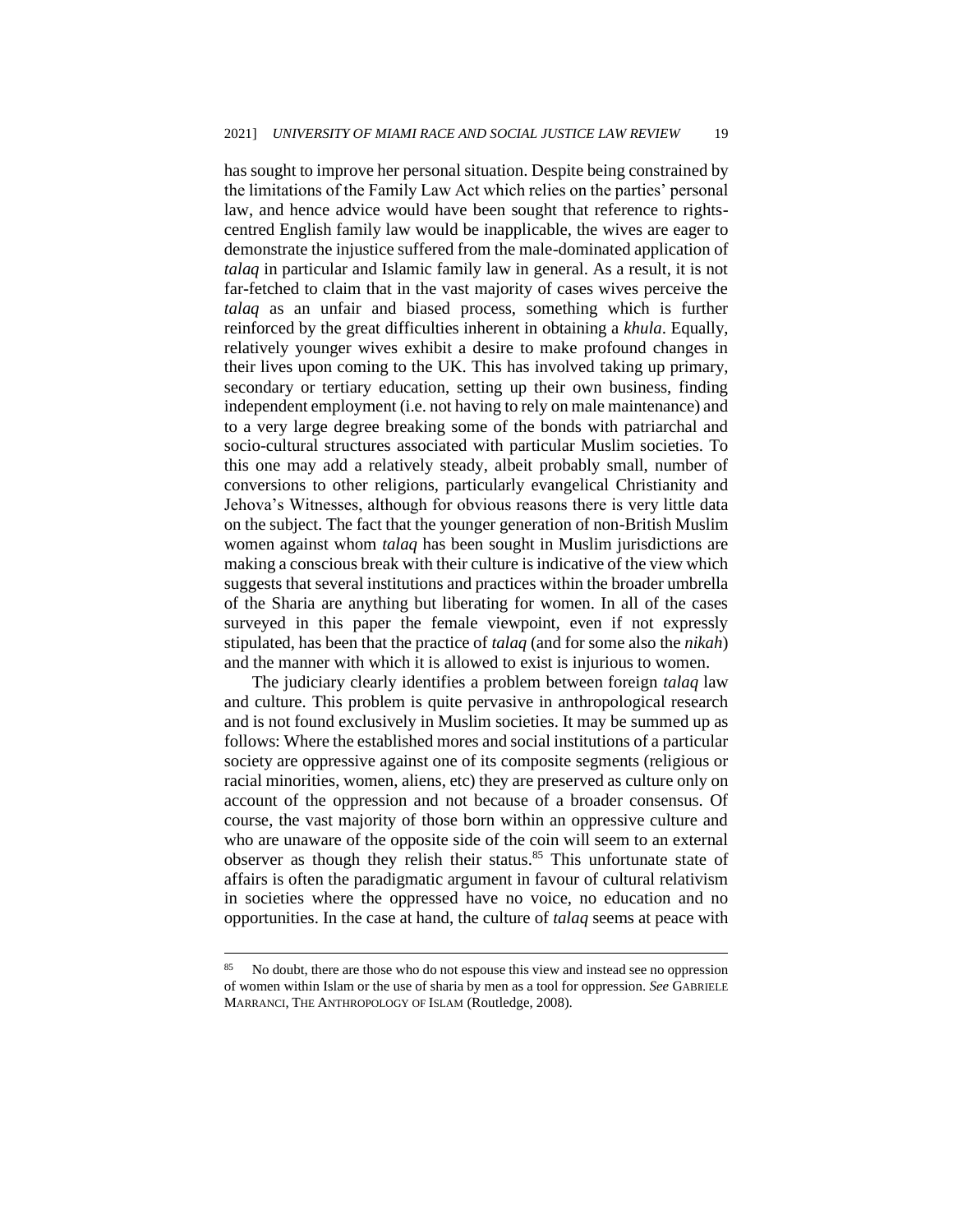the Muslim world's universal culture, but this is only true within traditional Muslim societies (even those living in Western nations). When there is a departure from such traditional culture as a result of a *talaq* decided in the UK, with the wife now living there, the wife no longer supports the (male-centred) culture of *talaq* or its associated institutions.<sup>86</sup> This should serve as an indication that if the *talaq* is indeed viewed as a contract in English law, following its Islamic root, then the courts must offer some thought on the underlying principles of party autonomy and whether or not in many cases the wife is but a third party to such contract. This notion is analysed slightly more elaborately in the following section. Whatever the case, it is not wise to dismiss or ignore the intra-cultural clash in Islamic family law, particularly in the areas of marriage and divorce.

#### VI. SOME SENSIBLE CONCLUSIONS ON THE BASIS OF HUMAN RIGHTS AND LAW OF CONTRACT CONSIDERATIONS

There is a clear trend in Europe and English courts in particular towards dismissing Islamic law as the governing law of contracts on the ground that it is not the law of a national legal system and that in any event it is far too indeterminate for the courts to consider.<sup>87</sup> This is also true to a large degree in the field of investment arbitration, despite the fact that conflict of laws rules have no application there. Although such interventions, both judicial and statutory, offend the cardinal principle of party autonomy, they are justified on the basis of legal certainty.<sup>88</sup>

In the case at hand, a *talaq* premised solely on Islamic law could equally be subjected to another governing law by the courts – assuming it

<sup>86</sup> *Talaq* and related institutions could therefore be described in light of the theory of androcentrism. Perkins Gilman who studies this phenomenon as early as 1911 described it as a fixation on the male and masculine perspectives as the origin of all things and the basis of culture and history. In this context only masculinity is normative whereas everything else is described as other. *See* CHARLOTTE PERKINS GILMAN, THE MAN-MADE WORLD: OR, OUR ANDROCENTRIC CULTURE (Cosimo Inc., 2007).

<sup>87</sup> *See* Beximco Pharmaceuticals v Shamil Bank of Bahrain [2004] EWCA [48] (Civ) (justifying the outcome on the basis of Art 1(1) of the 1980 Rome Convention on the Law Applicable to Contractual Obligations, which clearly states that it is applicable to "contractual obligations in any situation involving a choice between the laws of different countries") (internal citations omitted).

It is true that sometimes the courts go a bit too far in dismissing the parties' contractual desires, as was the case in Jivraj v Hashwani [2010] EWCA Civ 712 [28]-[29]. There, the Court of Appeal held that the appointment of an Ismaili arbitrator in the parties' arbitration clause was void because it constituted religious discrimination in the sphere of employment. The Supreme Court ultimately reversed this decision. Jivraj v Hashwani [2011] UKSC 40.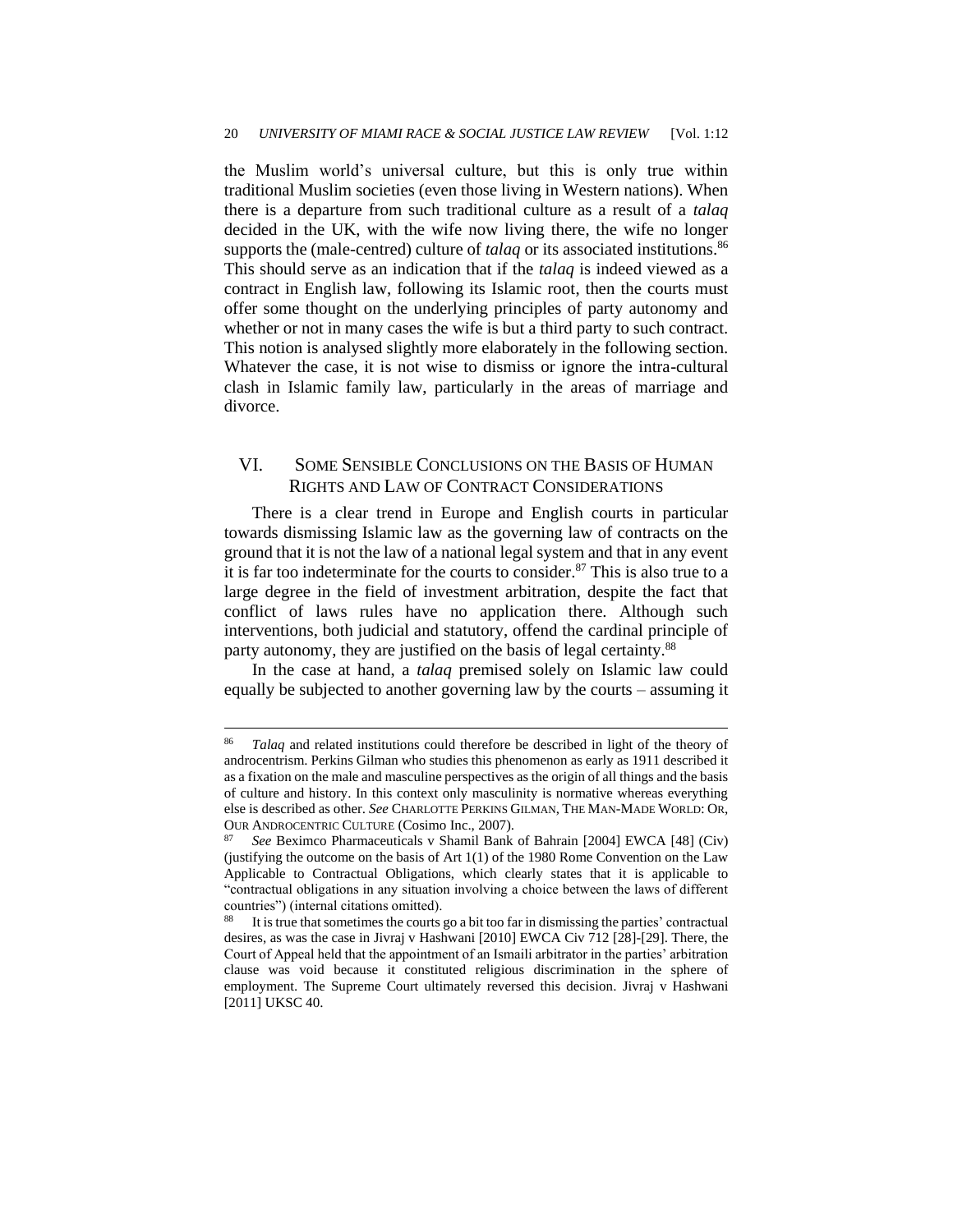is regarded as a contract – but sole reliance on Islamic law as such is rare. Modern *talaqs* are generally obtained by reference to the laws and procedures of national systems of justice, irrespective of the fact that their primary source is Islamic law given that the *talaq* originates from the Quran. Yet, domestic family laws in Muslim nations as has been demonstrated in this paper are far more indeterminate than general Islamic law, where the pertinent regulation in the primary sources is undisputed. In some of the cases surveyed it was not even clear if a *talaq* had been pronounced, whereas in others the male party suggested that no formal requirements were required and without exception expert witnesses were invited in order to clarify the relevant laws. This in no way demonstrates legal certainty in the Muslim jurisdictions under consideration.

Clearly, English courts must at least entertain the possibility of examining the *nikah* as a contract, as this is its legal form in Islamic law and national laws. On this basis, the *nikah* may be interpreted just like any other contract, taking into consideration, of course, the financial and personal relationships that accompany it.<sup>89</sup> Just like any other contract, it is subject to a governing law and the general rules underlying contracts, including also their dissolution. English courts have exhibited their adherence to Islamic law in contracts governed either by concurrent English/Islamic law governing law clauses, or clauses governed by English law, albeit where the subject matter of the contract was Shariarelated.<sup>90</sup> Surely, where a party to a contract lacked the necessary volition (i.e. there was no assent on the part of the wife) this fails to produce any legal effects on account of being voidable. However, because of the sensitive nature of the marriage contract, especially on the vulnerable party, the wife should be given the opportunity to accept the terms of the contract in order to retain her married status, which is essentially the remedy afforded to the aggrieved party to a voidable contract. Alternatively, if she were to decide that the *nikah* should be declared void *ab initio* her marriage would be declared void (or voidable depending on the classification of the breach) retrospectively, but given that element of

<sup>89</sup> *See* Ilias Bantekas, *Freedom of Religion in Transnational Contract and Commercial Transactions*, in PETER PETKOFF ET AL., CHANGING NATURE OF RELIGIOUS RIGHTS UNDER INTERNATIONAL LAW (Oxford University Press, 2013).

<sup>90</sup> In The Investment Dar Co KSSC v. Blom Development Bank S.A.L*.*, [2009] EWHC 3545 [2] (Ch.), the parties had entered into a *Wakala* (agency) agreement, which was governed by English law, although confusingly it was agreed that one of the parties would invest the sum deposited in a manner that was Sharia-compliant. The High Court ultimately held that the agreement was contrary to the Sharia because the investor was charging interest. *See also* Sanghi Polyesters Ltd. v. The International Investor KCFC, [2000] UKQB (Comm.), 2000 WL 389643; Dana Gas PJSC v. Dana Gas Sukuk Ltd*.*, [2017] EWHC 2928 (Comm).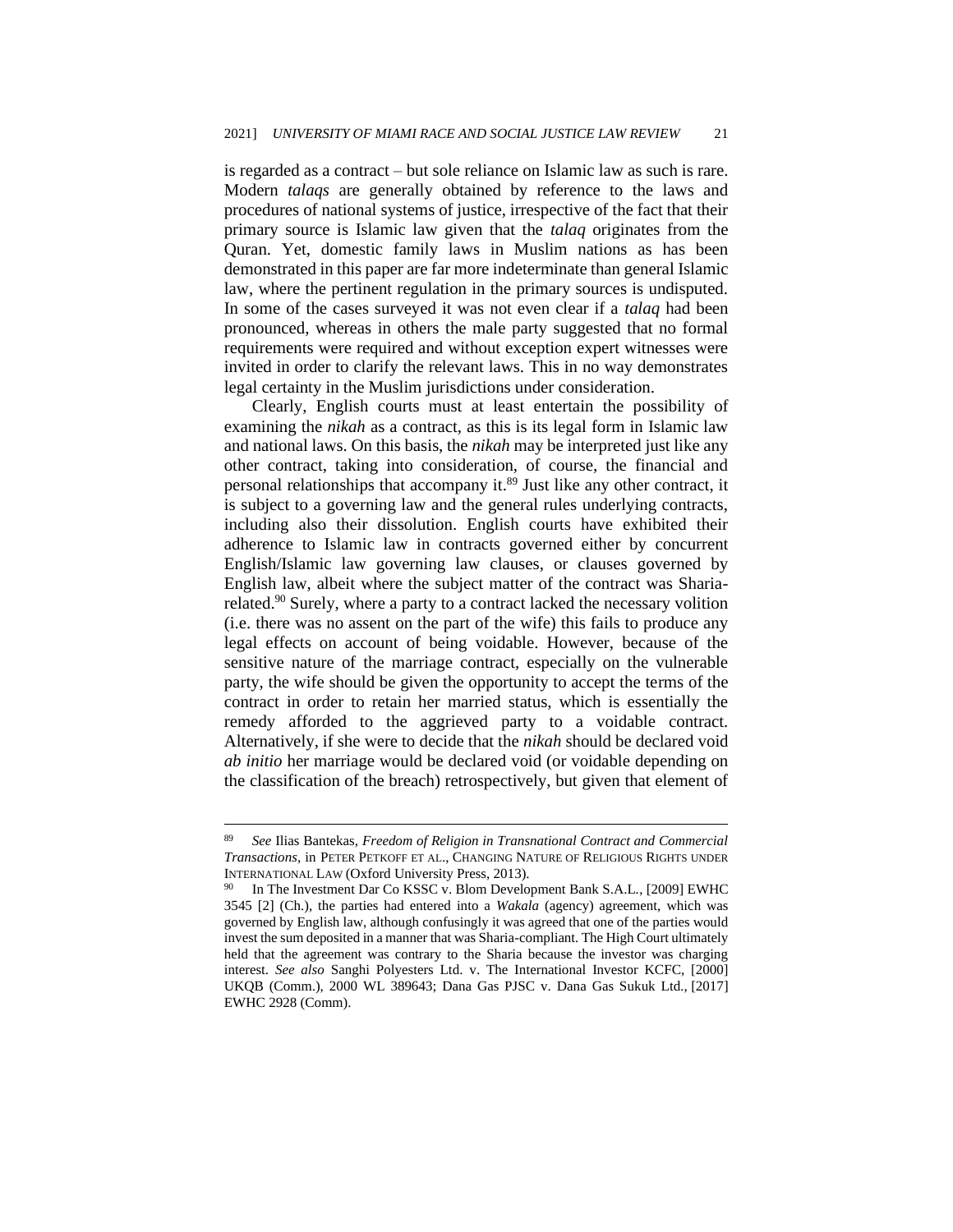compulsion<sup>91</sup> she would be entitled to particular terms of compensation and ancillary relief. Ordinary family law would regulate other matters, particularly in respect of parental responsibility. This suggestion is obviously a radical departure, which requires significant intellectual input from the scholarly and religious community, particularly whether it is deemed necessary for the wife to denounce her personal law – not her religion - in favour of the secular family law of England.<sup>92</sup>

To avoid such problems, the courts may alternatively construe the wife's personal law in light of human rights principles if Parliament is disinclined from allowing the courts to make public policy determinations. This by no means requires a radical departure of the nature described above and has pretty much been decided in *Molla Sali*. <sup>93</sup> The application of fundamental rights by the courts already constitutes an exception to the principle whereby local courts are not permitted to offend international comity by frustrating sovereign acts of foreign nations. If this were not so then all members States to the ECHR would be forced to accept all rights violations – from countries outside Europe – as valid and as a result one would not be able to afford asylum to those subject to persecution. This is clearly an absurd proposition. The House of Lords has authoritatively held that a woman was justified in seeking asylum in the UK as a result of discriminatory family laws in Lebanon derived from the sharia.<sup>94</sup> There is no question therefore that one's personal law in no way trumps the applicability of human rights and that such a determination by the courts is not viewed as offending the rule of comity. However, in order for this result to come about it is necessary for the wife to denounce her personal law in favour of the *lex fori*, which, as already noted, may create more problems for the wife both culturally and from the perspective of criminal

<sup>&</sup>lt;sup>91</sup> Depending on the legal system, the infliction of duress or threats may render a contract void or voidable. In English law, three forms of duress are recognized, each of which enable a party to rescind a contract on the ground that it has become void and hence the obligations contained in it are no longer enforceable. The type of duress that is relevant in this context is so-called 'duress of the person', although undue influence may also be applicable. See Barton v Armstrong [1976] AC 104 (where the plaintiff had threatened to kill the defendant if he refused to sell his shares in a company where the parties were joint shareholders); equally Cumming v Ince (1847) 11 QB 112 (contracts are deemed void where they encompass threats of restrain against one contracting party).

Given that this may be construed in some quarters as apostasy, the choice of substantive law in such disputes (i.e. preferring English law over Islamic law) is not without grave consequences for the wife. The wife will of course denounce the statutory law of her country but because this will be grounded in Islamic law as such, accusations of apostasy may still be levelled, although in the opinion of this author they are wholly without merit.

<sup>93</sup> *See* Molla Sali v. Greece, App. No. 20452/14 (Dec. 19, 2018), http://hudoc.echr.coe.int/eng?i=001-188985.

See EM v Secretary of State for the Home Department [2008] UKHL 64.